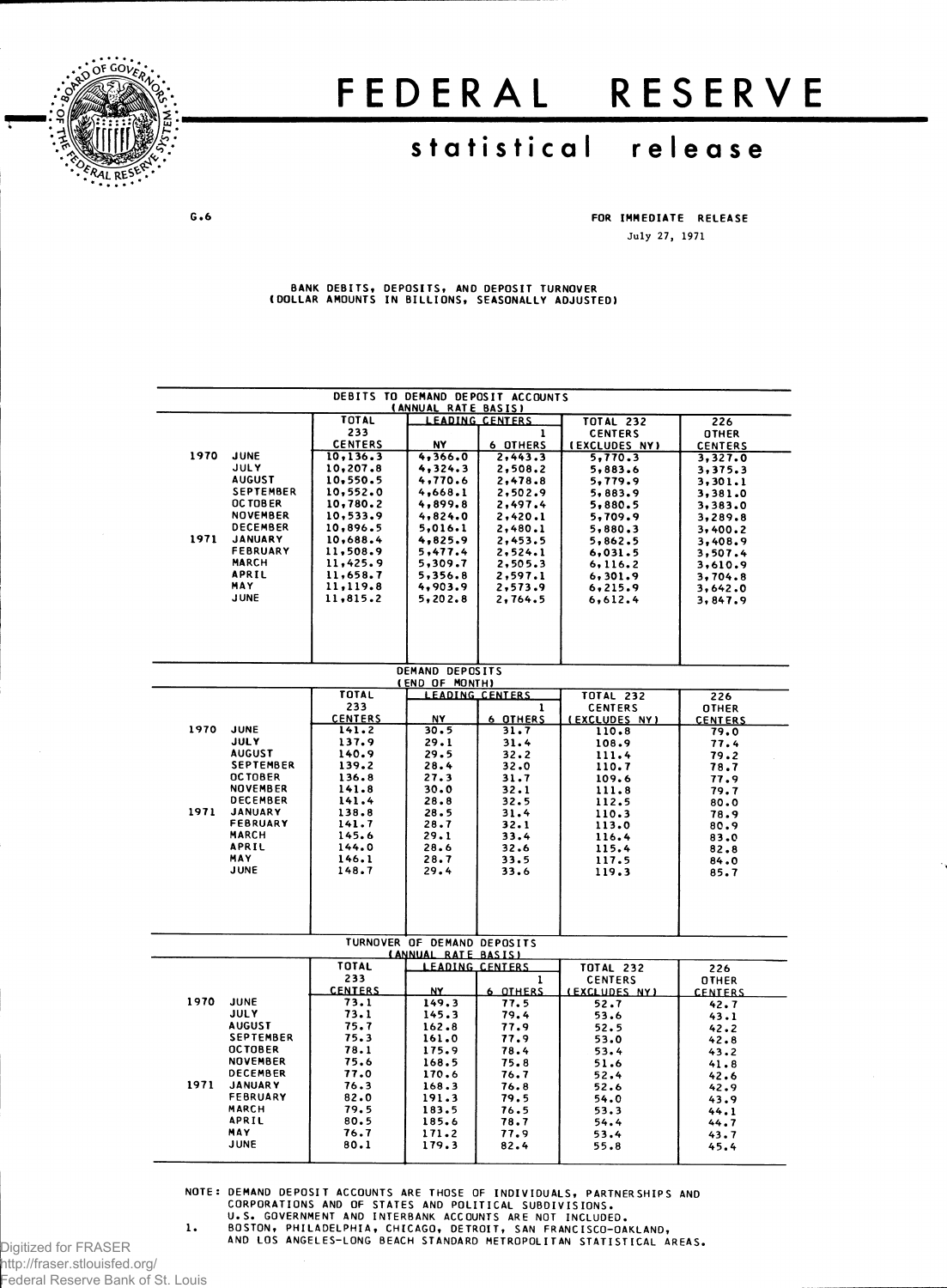|                                                                                                          | JUNE<br>1971<br>(MILLIONS OF |                     | PERCENT CHANGE<br><b>FROM</b> | ,<br><b>JUNE</b><br>1971<br>(THOUSANDS OF | <u>ULFUJIIJ</u><br>PERCENT CHANGE<br>FROM |                           | ANNUAL RATE<br>OF TURNOVER |
|----------------------------------------------------------------------------------------------------------|------------------------------|---------------------|-------------------------------|-------------------------------------------|-------------------------------------------|---------------------------|----------------------------|
|                                                                                                          | <b>DOLLARSY</b>              | <b>MONTH</b><br>AGO | <b>YEAR</b><br><b>AGO</b>     | <b>DOLLARSY</b>                           | <b>MONTH</b><br><b>AGO</b>                | <b>YEAR</b><br><b>AGO</b> |                            |
| DISTRICT NO. 1 - BOSTON                                                                                  |                              |                     |                               |                                           |                                           |                           |                            |
| CONNECTICUT:                                                                                             |                              |                     |                               |                                           |                                           |                           |                            |
| <b>HARTFORD</b>                                                                                          | 57,206.7                     | $+11.0$             | $+4.6$                        | 881,119                                   | $+4.4$                                    | $+9.5$                    | 66.3                       |
| NEW HAVEN<br>NEW LONDON-GROTON-NORWICH                                                                   | 11,649.5                     | $-8.5$              | $+15.7$                       | 264,380                                   | $-10.7$                                   | $-7.8$                    | 41.6                       |
| WATERBURY                                                                                                | 3,395.1<br>5,877.2           | $+20.7$<br>$-9.8$   | $+28.7$<br>$^{+.0}$           | 96,144<br>166,267                         | $+5.4$<br>$+9.4$                          | $+7.7$<br>$+1.4$          | 36.2<br>36.9               |
| MAINE:                                                                                                   |                              |                     |                               |                                           |                                           |                           |                            |
| BANGOR*                                                                                                  | 1,810.4                      | $+7.5$              | $+8.3$                        | 53,199                                    | $-3.1$                                    | $+3.6$                    | 33.5                       |
| <b>LEWISTON-AUBURN</b>                                                                                   | 1,599.0                      | $+13.0$             | $+18.1$                       | 38,749                                    | $+$ .1                                    | $+6.0$                    | 41.3                       |
| <b>PORTLAND</b>                                                                                          | 7,166.8                      | $+6.5$              | $+17.9$                       | 161,753                                   | +4.7                                      | $+8.3$                    | 45.3                       |
| <b>MASSACHUSETTS:</b>                                                                                    |                              |                     |                               |                                           |                                           |                           |                            |
| <b>BOSTON</b><br><b>BROCKTON</b>                                                                         | 286,150.9                    | $+6.8$              | $+10.7$                       | 3,629,080                                 | $+6.0$                                    | $+7.3$                    | 81.1                       |
| <b>FALL RIVER</b>                                                                                        | 2,528.6<br>2,138.3           | $+12.5$<br>$+17.4$  | $+18.0$<br>$+16.4$            | 77,185<br>65,258                          | $+ 0.7$<br>$+3.2$                         | $+6.7$<br>$+9.4$          | 32.9                       |
| LAWRENCE-HAVERHILL                                                                                       | 3,943.6                      | $+10.7$             | $+12.7$                       | 134,021                                   | $-2.5$                                    | $+9.8$                    | 33.3<br>29.0               |
| <b>LOWELL</b>                                                                                            | 2,719.0                      | $+3.5$              | $+6.9$                        | 83,850                                    | $-5.3$                                    | $-4.0$                    | 31.5                       |
| NEW BEDFORD<br>PITTSFIELD                                                                                | 2,078.3                      | $+7.5$              | $-2.3$                        | 72,482                                    | $-1.7$                                    | $+2.0$                    | 28.4                       |
| SPRINGFIELD-CHICOPEE-HOLYOKE                                                                             | 2,209.0<br>12,394.1          | $+13.6$<br>$+4.4$   | $+12.9$<br>$+6.1$             | 69,252<br>329,873                         | $+2.5$<br>$-1.9$                          | $+18.1$                   | 32.3                       |
| WORCESTER                                                                                                | 10, 253.1                    | $+18.2$             | $+8.7$                        | 263,591                                   | $-1.0$                                    | $+5.6$<br>$+7.8$          | 37.2<br>38.7               |
| NEW HAMPSHIRE:                                                                                           |                              |                     |                               |                                           |                                           |                           |                            |
| CONCORD*                                                                                                 | 1,350.6                      | $+3.5$              | $+20.8$                       | 41,805                                    | $+4.3$                                    | $-1.1$                    | 33.0                       |
| <b>MANCHESTER</b>                                                                                        | 2,757.8                      | $+9.0$              | $-5.8$                        | 62,835                                    | $-9.9$                                    | -7.1                      | 41.6                       |
| RHODE ISLAND:                                                                                            |                              |                     |                               |                                           |                                           |                           |                            |
| PROVIDENCE-PAWTUCKET-WARWICK                                                                             | 27,195.2                     | $+17.2$             | $+5.1$                        | 631,272                                   | $+2.8$                                    | $+4.6$                    | 43.7                       |
| <b>VERMONT:</b>                                                                                          |                              |                     |                               |                                           |                                           |                           |                            |
| <b>BURL INGTON*</b>                                                                                      | 3,440.9                      | $+17.9$             | $+30.0$                       | 94,335                                    | $+8.0$                                    | $+18.6$                   | 37.9                       |
| DISTRICT NO. 1 TOTALS                                                                                    | 447,864.0                    | $+7.7$              | $+9.6$                        | 7,216,450                                 | $+3.4$                                    | $+6.4$                    | 63.1                       |
| DISTRICT NO. 2 - NEW YORK                                                                                |                              |                     |                               |                                           |                                           |                           |                            |
| CONNECTICUT:                                                                                             |                              |                     |                               |                                           |                                           |                           |                            |
| <b>BRIDGEPORT</b>                                                                                        | 10,771.3                     | $+9.9$              | $+9.7$                        | 302,681                                   | $-3.4$                                    | $+4.2$                    |                            |
| <b>STAMFORD</b>                                                                                          | 8,533.5                      | $+12.4$             | $+21.6$                       | 268,405                                   | $-4.7$                                    | $+1.3$                    | 35.0<br>31.0               |
| NEW JERSEY:                                                                                              |                              |                     |                               |                                           |                                           |                           |                            |
| <b>JERSEY CITY</b>                                                                                       | 21,341.4                     | $+14.0$             | $+10.8$                       | 494,041                                   | $-1.1$                                    | $-0.8$                    | 43.0                       |
| <b>NEWARK</b>                                                                                            | 85,675.3                     | $+1.7$              | $+7.2$                        | 2,004,459                                 | $+2.9$                                    | $+5.0$                    | 43.4                       |
| PATERSON-CLIFTON-PASSAIC                                                                                 | 39,102.0                     | $+8.2$              | $+14.6$                       | 1,223,565                                 | $+ 0.8$                                   | $+9.7$                    | 32.1                       |
| NEW YORK:                                                                                                |                              |                     |                               |                                           |                                           |                           |                            |
| <b>BINGHAMTON</b><br><b>BUFFALO</b>                                                                      | 5,053.8                      | $+1.4$              | $+6.8$                        | 172,608                                   | $+3.5$                                    | $+8.4$                    | 29.8                       |
| NEW YORK                                                                                                 | 55,019.5<br>5,202,794.1      | $-1.9$<br>$+6.1$    | $+26.7$<br>$+19.2$            | 976,097<br>29,390,162                     | $+1.6$                                    | $+5.9$                    | 56.8                       |
| <b>ROCHESTER</b>                                                                                         | 26,502.0                     | $+6.9$              | $+3.9$                        | 684,733                                   | $+2.6$<br>$+3.2$                          | $-3.5$<br>$-0.3$          | 179.3<br>39.3              |
| <b>SYRACUSE</b>                                                                                          | 21,717.7                     | $+7.0$              | $+22.0$                       | 504,285                                   | $+9.5$                                    | $+11.7$                   | 45.0                       |
| UTICA-ROME                                                                                               | 5,795.9                      | $-2.8$              | $+2.6$                        | 181,910                                   | $+1.2$                                    | $+3.2$                    | 32.1                       |
| DISTRICT NO. 2 TOTALS                                                                                    | 5,482,306.6                  | $+6.0$              | $+18.8$                       | 36,202,946                                | $+2.4$                                    | $-2.0$                    | 153.3                      |
| DISTRICT NO. 3 - PHILADELPHIA                                                                            |                              |                     |                               |                                           |                                           |                           |                            |
| <b>DELAWARE:</b>                                                                                         |                              |                     |                               |                                           |                                           |                           |                            |
| WILMINGTON                                                                                               | 76,932.7                     | $+21.0$             | $+4.3$                        | 694,413                                   | $+6.5$                                    | $+24.5$                   | 114.3                      |
| NEW JERSEY:                                                                                              |                              |                     |                               |                                           |                                           |                           |                            |
| ATLANTIC CITY<br><b>TRENTON</b>                                                                          | 3,944.9                      | $+15.2$             | $+22.9$                       | 188,734                                   | $+7.1$                                    | $+23.2$                   | 21.6                       |
|                                                                                                          | 24,403.0                     | $+$ .2              | $+31.7$                       | 465,849                                   | $+10.8$                                   | $-1.8$                    | 55.1                       |
| PENNSYLVANIA:                                                                                            |                              |                     |                               |                                           |                                           |                           |                            |
| ALLENTOWN-EASTON-BETHLEHEM<br><b>ALTOONA</b>                                                             | 9,337.7<br>2,056.4           | $+8.2$<br>$+12.3$   | $+19.1$<br>$+24.2$            | 308,389                                   | $-5.2$                                    | $+5.1$                    | 29.5                       |
| <b>HARRISBURG</b>                                                                                        | 9,464.2                      | $-1$                | $+12.3$                       | 86,749<br>360,685                         | $+2.0$<br>$-1.5$                          | $+11.7$<br>$-6.5$         | 23.9<br>26.0               |
| <b>JOHNSTOWN</b>                                                                                         | 2,894.2                      | $+23.0$             | $+43.0$                       | 102,453                                   | $+5.6$                                    | $+17.7$                   | 29.0                       |
| <b>LANCASTER</b>                                                                                         | 6,387.5                      | $-5.7$              | $+2.1$                        | 273, 227                                  | $-7.9$                                    | $+6.7$                    | 22.4                       |
| LEBANON*<br>PHILADELPHIA                                                                                 | 921.0<br>320,687.9           | -20.5<br>$+8.9$     | $+12.5$<br>$+17.2$            | 40,926                                    | $-0.6$                                    | $+6.7$                    | 22.4                       |
| READING                                                                                                  | 9,738.8                      | $+2.0$              | $+20.1$                       | 4,903,881<br>339,468                      | $-5.2$<br>$+1.7$                          | $+4.1$<br>$+7.6$          | 63.7<br>28.9               |
| <b>SCRANTON</b>                                                                                          | 4,474.4                      | $+7.3$              | $+14.2$                       | 171,005                                   | $+1.2$                                    | $+6.6$                    | 26.3                       |
| WILKES-BARRE-HAZELTON<br>WILL IAMSPORT*                                                                  | 5,745.8                      | $+13.9$             | $+21.6$                       | 238,954                                   | $+1.3$                                    | $+15.0$                   | 24.2                       |
| <b>YORK</b>                                                                                              | 1,798.6<br>10,909.3          | $+17.8$<br>$+41.9$  | $+11.1$<br>$+62.3$            | 66,903<br>303,146                         | $+1.6$<br>$+6.2$                          | $+3.5$<br>$+13.7$         | 27.1<br>37.1               |
|                                                                                                          |                              |                     |                               |                                           |                                           |                           |                            |
| DISTRICT NO. 3 TOTALS                                                                                    | 489,696.4                    | $+10.3$             | $+16.2$                       | 8,544,782                                 | $-2.0$                                    | $+6.1$                    | 56.7                       |
| * CITY ONLY (OR) NOT AN SMSA BUT REPORTED ON A COUNTY BASIS.                                             |                              |                     |                               |                                           |                                           |                           |                            |
| DEBITS - SEASONALLY ADJUSTED ANNUAL RATE.<br>DEMAND DEPOSITS - END OF MONTH SEASONALLY ADJUSTED FIGURES. |                              |                     |                               |                                           |                                           |                           |                            |
| TURNOVER - SEASONALLY ADJUSTED ANNUAL RATE OF DEBITS DIVIDED BY AVERAGE OF CURRENT AND                   |                              |                     |                               |                                           |                                           |                           |                            |
| PRECEDING MONTHS SEASONALLY ADJUSTED DEMAND DEPOSITS FIGURE.                                             |                              |                     |                               |                                           |                                           |                           |                            |

BANK DEBITS, END-OF-MONTH DEPOSITS, AND DEPOSIT TURNOVER

DEMAND DEPOSITS

DEBITS TO DEMAND DEPOSITS

Ł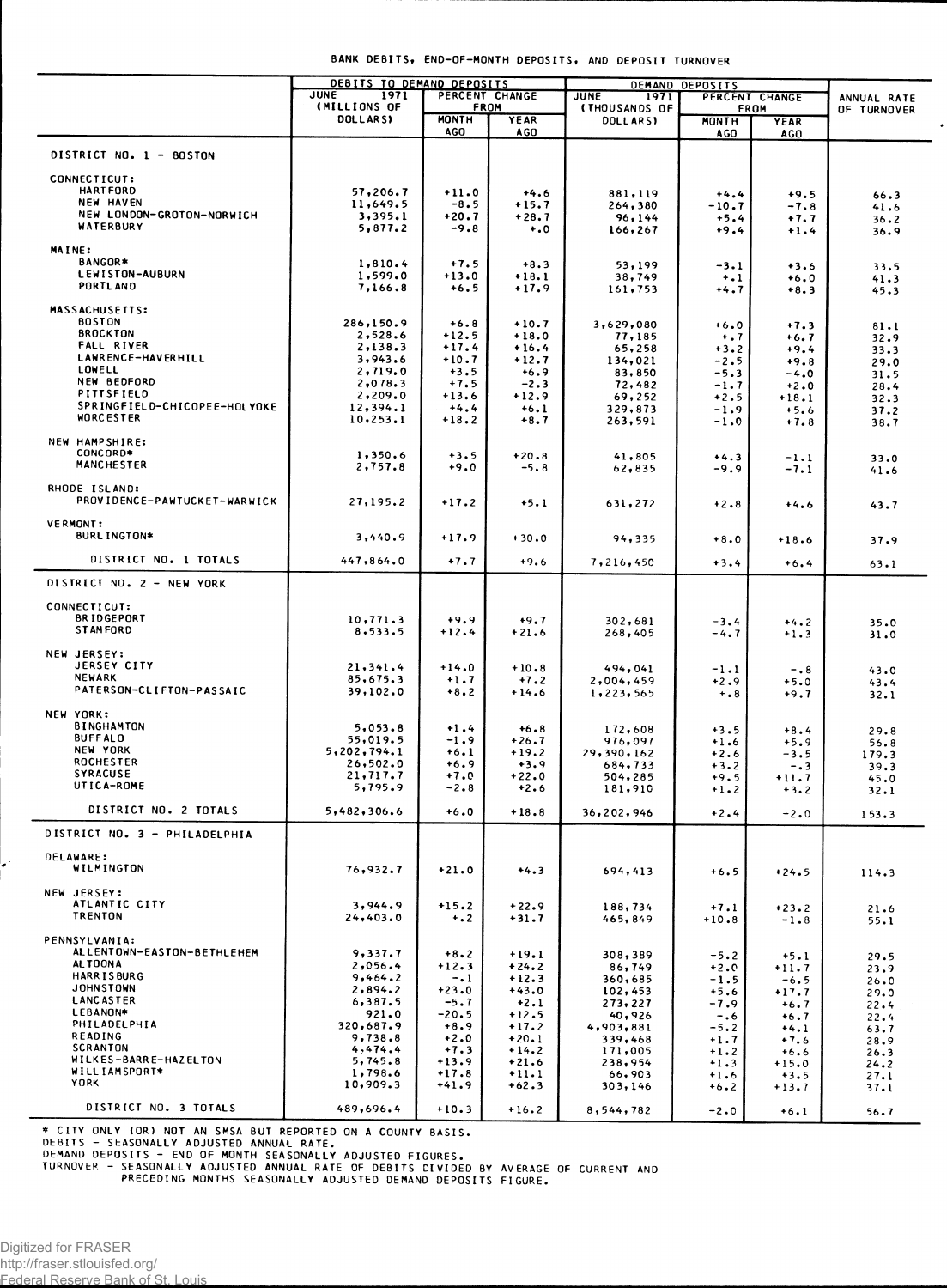|  | BANK DEBITS, END-OF-MONTH DEPOSITS, AND DEPOSIT TURNOVER |  |  |
|--|----------------------------------------------------------|--|--|
|  |                                                          |  |  |

| <b>JUNE</b><br>1971<br>PERCENT CHANGE<br>PERCENT CHANGE<br><b>JUNE</b><br>1971<br>ANNUAL RATE<br>(MILLIONS OF<br><b>FROM</b><br><b>(THOUSANDS OF</b><br>FROM<br>OF TURNOVER<br>DOLLARS)<br><b>MONTH</b><br>YEAR<br><b>MONTH</b><br><b>DOLLARSI</b><br><b>YEAR</b><br>AGO<br><b>AGO</b><br>AGO<br>AGO<br>DISTRICT NO. 4 - CLEVELAND<br><b>KENTUCKY:</b><br><b>LEXINGTON</b><br>$+7.0$<br>5,463.8<br>$+14.6$<br>180,709<br>$+4.3$<br>$+14.7$<br>30.9<br><b>OHIO:</b><br><b>AKRON</b><br>32,356.5<br>$+21.8$<br>$+55.4$<br>466,446<br>$+0.9$<br>69.5<br>$+ .3$<br><b>CANTON</b><br>8,252.0<br>$+2.7$<br>$+5.3$<br>228,227<br>-1.7<br>$+4.4$<br>35.8<br><b>CINCINNATI</b><br>56,400.6<br>$+2.6$<br>$+11.3$<br>1,104,053<br>50.9<br>$-0.8$<br>$+3.2R$<br><b>CLEVEL AND</b><br>119,807.8<br>+4.2<br>$+7.5$<br>$+5.1$<br>2,339,437<br>+4.7<br>52.5<br><b>COLUMBUS</b><br>64,072.3<br>$-1.9$<br>$+2.8$<br>910,939<br>$+6.5$<br>+6.1<br>72.6<br><b>DAYTON</b><br>21,264.3<br>$+7.4$<br>$+7.3$<br>569,422<br>$+1.7$<br>+5.7<br>37.7<br>HAMILTON-MIDDLETOWN<br>3,598.0<br>$-3.4$<br>$+16.1$<br>127,409<br>-.4<br>$+8.7$<br>28.2<br>LIMA<br>2,937.4<br>$+2.7$<br>101,581<br>$+1.0$<br>$+ 0.2$<br>$-6.2$<br>29.1<br>LORAIN-ELYRIA<br>3,268.3<br>$+9.8$<br>$+28.5$<br>113,015<br>29.6<br>$+4.7$<br>$+3.1$<br>MANSFIELD<br>2,960.0<br>$+2.9$<br>$+13.2$<br>84,608<br>$+3.0$<br>$-0.6$<br>35.5<br>SPRINGFIELD<br>$+8.3$<br>2,662.8<br>$+23.2$<br>79,383<br>$+ .7$<br>$+7.6$<br>33.7<br>STEUBENVILLE-WEIRTON, W. VA.<br>2,132.3<br>$+8.1$<br>$+13.4$<br>81,563<br>-.3<br>$+4.0$<br>26.1<br><b>TOLEDO</b><br>19,223.8<br>$+10.4$<br>$+3.3$<br>476,815<br>$+3.4$<br>$+4.3$<br>41.0<br>YOUNGSTOWN-WARREN<br>9,862.7<br>$+8.7$<br>$+10.9$<br>308,464<br>-3.3<br>+5.7<br>31.4<br><b>PENNSYLVANIA:</b><br>ERIE<br>6,349.7<br>$+4.0$<br>$+19.4$<br>212,044<br>$+4.3$<br>$+7.8$<br>30.6<br><b>PITTSBURGH</b><br>206,715.5<br>$+12.8$<br>$+26.2$<br>2,735,945<br>$-1.4$<br>$+3.8$<br>75.0<br><b>WEST VIRGINIA:</b><br>WHEEL ING<br>3,222.1<br>$+3.5$<br>$+11.2$<br>128,478<br>$+3.8$<br>25.6<br>$+1.6$<br>DISTRICT NO. 4 TOTALS<br>570,549.9<br>$+7.5$<br>$+15.9$<br>10,248,538<br>$+1.6$<br>$+4.4R$<br>56.1<br>DISTRICT NO. 5 - RICHMOND<br>DISTRICT OF COLUMBIA:<br><b>WASHINGTON</b><br>110,993.1<br>$+8.7$<br>$+18.7$<br>2,857,300<br>$+ 0.6$<br>$+13.7$<br>39.0<br><b>MARYLAND:</b><br><b>BALTIMORE</b><br>72,224.6<br>$-8.6$<br>$+11.6$<br>1,579,318<br>-4.7<br>$+8.8$<br>44.6<br>NORTH CAROLINA:<br><b>ASHEVILLE</b><br>3,745.5<br>$+11.9$<br>$+32.5$<br>98,020<br>$+1.6$<br>$+17.0$<br>38.5<br><b>CHARLOTTE</b><br>27,305.5<br>$+9.0$<br>$+14.7$<br>517,337<br>$-5.2$<br>$+14.4$<br>51.4<br><b>DURHAM</b><br>4,118.1<br>$+0.9$<br>$+20.5$<br>112,128<br>$+1.9$<br>$+11.9$<br>37.1<br><b>FAYETTEVILLE</b><br>2,655.4<br>$+3.0$<br>$+26.4$<br>79,885<br>$+2.0$<br>$+23.0$<br>33.6<br>GREENSBORO-HIGH POINT<br>14,550.8<br>$+2.9$<br>$+27.1$<br>270,018<br>$+2.2$<br>$+15.3$<br>54.5<br><b>RALEIGH</b><br>18,074.6<br>$+2.2$<br>$+27.2$<br>316,589<br>$+16.4$<br>$+29.9$<br>61.4<br>WILMINGTON<br>2,124.8<br>$+5.4$<br>+19.7<br>62,506<br>-6.4<br>$+13.0$<br>32.9<br>WINSTON-SALEM<br>15,044.2<br>$+13.0$<br>$+30.4$<br>219,688<br>-.5<br>$+14.5$<br>68.3<br>SOUTH CAROLINA:<br><b>CHARLESTON</b><br>4,208.5<br>$+2.2$<br>$+2.1$<br>190,549<br>$-1.1$<br>$+10.2$<br>22.0<br><b>COLUMBIA</b><br>14,048.7<br>$+5.9$<br>$+4.0$<br>270,438<br>$+7.8$<br>52.1<br>$+ 1.4$<br><b>GREENVILLE</b><br>8,750.7<br>$+8.2$<br>$+26.1$<br>233,410<br>$+1.6$<br>$+12.5$<br>37.8<br>VIRGINIA:<br><b>LYNCHBURG</b><br>3,121.5<br>$+10.6$<br>$+19.7$<br>98,926<br>$+8.2$<br>$+14.8$<br>32.8<br>NEWPORT NEWS-HAMPTON<br>4,167.9<br>$+4.5$<br>$+16.6$<br>157,718<br>$+6.2$<br>$+19.1$<br>27.2<br>NORFOLK-PORTSMOUTH<br>14,501.9<br>$+3.6$<br>$+16.9$<br>450,933<br>$+1.4$<br>$+14.2$<br>32.4<br><b>RICHMOND</b><br>35,303.6<br>$+7.9$<br>$-14.1R$<br>690,154<br>$+5.0$<br>$+9.6R$<br>52.4<br><b>ROANOKE</b><br>7,614.9<br>$+6.1$<br>$+20.5$<br>169,700<br>$+3.8$<br>$+11.2$<br>45.7<br><b>WEST VIRGINIA:</b><br><b>CHARLESTON</b><br>9,478.8<br>$+14.2$<br>$+45.7$<br>266,439<br>$+4.3$<br>$+13.0$<br>36.3<br>HUNTINGTON-ASHLAND, KY.<br>5,267.6<br>$-3.2$<br>$+22.1$<br>189,855<br>$+1.7$<br>$+4.3$<br>28.0<br>DISTRICT NO. 5 TOTALS<br>$+3.9$<br>377,300.7<br>$+14.1R$<br>8,830,911<br>$+ . 5$<br>$+12.7R$<br>42.8<br>DISTRICT NO. 6 - ATLANTA<br><b>ALABAMA:</b><br><b>BIRMINGHAM</b><br>26,481.3<br>$+1.7$<br>$+21.6$<br>612,215<br>$-4.5$<br>$+7.1$<br>42.3<br><b>GADS DEN</b><br>1,018.8<br>$+5.7$<br>$+17.7$<br>47,258<br>$+ .4$<br>$+6.9$<br>21.6<br><b>HUNT SVILLE</b><br>2,888.9<br>$-4.3$<br>$+9.3$<br>115,830<br>$+0$<br>$+6.4$<br>24.9<br>MOBILE<br>8,612.0<br>$-8.6$<br>$+3.0$<br>265,838<br>$+8.4$<br>$-0.7$<br>32.3<br>$-7.9$<br><b>MONT GOMERY</b><br>5,362.3<br>$+9.3$<br>183,986<br>$+11.3$<br>-.4<br>29.1<br><b>TUSCALOOSA</b><br>1,730.9<br>$+ 0.2$<br>$+14.4$<br>66,433<br>$-0.7$<br>$+3.5$<br>26.0<br>FLORIDA:<br>FT. LAUDERDALE-HOLLYWOOD<br>16, 253.5<br>$+4.9$<br>$+12.8$<br>823,382<br>$+1.0$<br>$+24.3$<br>19.8<br><b>JACKSONVILLE</b><br>33,695.3<br>$+26.2$<br>$+29.2$<br>602,745<br>$+11.9$<br>$+11.9$<br>59.1<br>MI AMI<br>59,246.0<br>$+4.4$<br>+30.7R<br>2,111,857<br>$+5.1$<br>$+14.9$<br>28.8<br>ORLANDO<br>11,719.9<br>$+9.0$<br>$+17.9$<br>392,697<br>$+6.0$<br>$+16.3$<br>30.7<br>PENS ACOL A<br>3,983.5<br>$-0.5$<br>$+15.2$<br>184,556<br>$+8.1$<br>$+24.1$<br>22.4<br><b>TALLAHASSEE</b><br>3,590.4<br>-5.7<br>+29.1R<br>104,842<br>$+7.8$<br>$+32.4R$<br>35.5<br>TAMPA-ST. PETERSBURG<br>31,372.0<br>$+7.4$<br>$+15.9$<br>993,477<br>$+7.6$<br>$+19.4$<br>32.7<br>WEST PALM BEACH<br>$+9.5$<br>9,641.9<br>$+15.8$<br>556,237<br>$+12.3$<br>$+21.8$<br>18.3 | DEBITS TO DEMAND DEPOSITS |  | DEMAND DEPOSITS |  |  |  |  |
|--------------------------------------------------------------------------------------------------------------------------------------------------------------------------------------------------------------------------------------------------------------------------------------------------------------------------------------------------------------------------------------------------------------------------------------------------------------------------------------------------------------------------------------------------------------------------------------------------------------------------------------------------------------------------------------------------------------------------------------------------------------------------------------------------------------------------------------------------------------------------------------------------------------------------------------------------------------------------------------------------------------------------------------------------------------------------------------------------------------------------------------------------------------------------------------------------------------------------------------------------------------------------------------------------------------------------------------------------------------------------------------------------------------------------------------------------------------------------------------------------------------------------------------------------------------------------------------------------------------------------------------------------------------------------------------------------------------------------------------------------------------------------------------------------------------------------------------------------------------------------------------------------------------------------------------------------------------------------------------------------------------------------------------------------------------------------------------------------------------------------------------------------------------------------------------------------------------------------------------------------------------------------------------------------------------------------------------------------------------------------------------------------------------------------------------------------------------------------------------------------------------------------------------------------------------------------------------------------------------------------------------------------------------------------------------------------------------------------------------------------------------------------------------------------------------------------------------------------------------------------------------------------------------------------------------------------------------------------------------------------------------------------------------------------------------------------------------------------------------------------------------------------------------------------------------------------------------------------------------------------------------------------------------------------------------------------------------------------------------------------------------------------------------------------------------------------------------------------------------------------------------------------------------------------------------------------------------------------------------------------------------------------------------------------------------------------------------------------------------------------------------------------------------------------------------------------------------------------------------------------------------------------------------------------------------------------------------------------------------------------------------------------------------------------------------------------------------------------------------------------------------------------------------------------------------------------------------------------------------------------------------------------------------------------------------------------------------------------------------------------------------------------------------------------------------------------------------------------------------------------------------------------------------------------------------------------------------------------------------------------------------------------------------------------------------------------------------------------------------------------------------------------------------------------------------------------------------------------------------------------------------------------------------------------------------------------------------------------------------------------------------------------------------------------------------------------------------------------------------------------------------------------------------------------------------------------------------------------------------------------------------------------------------------------------------------------------------------------------------------------------------------------------------------------------------------------------------------------------------------------------------------------------------------------------------------------------------------------------------------------------------------------------------------------------------------------------------------------------------------------------------|---------------------------|--|-----------------|--|--|--|--|
|                                                                                                                                                                                                                                                                                                                                                                                                                                                                                                                                                                                                                                                                                                                                                                                                                                                                                                                                                                                                                                                                                                                                                                                                                                                                                                                                                                                                                                                                                                                                                                                                                                                                                                                                                                                                                                                                                                                                                                                                                                                                                                                                                                                                                                                                                                                                                                                                                                                                                                                                                                                                                                                                                                                                                                                                                                                                                                                                                                                                                                                                                                                                                                                                                                                                                                                                                                                                                                                                                                                                                                                                                                                                                                                                                                                                                                                                                                                                                                                                                                                                                                                                                                                                                                                                                                                                                                                                                                                                                                                                                                                                                                                                                                                                                                                                                                                                                                                                                                                                                                                                                                                                                                                                                                                                                                                                                                                                                                                                                                                                                                                                                                                                                                                                                              |                           |  |                 |  |  |  |  |
|                                                                                                                                                                                                                                                                                                                                                                                                                                                                                                                                                                                                                                                                                                                                                                                                                                                                                                                                                                                                                                                                                                                                                                                                                                                                                                                                                                                                                                                                                                                                                                                                                                                                                                                                                                                                                                                                                                                                                                                                                                                                                                                                                                                                                                                                                                                                                                                                                                                                                                                                                                                                                                                                                                                                                                                                                                                                                                                                                                                                                                                                                                                                                                                                                                                                                                                                                                                                                                                                                                                                                                                                                                                                                                                                                                                                                                                                                                                                                                                                                                                                                                                                                                                                                                                                                                                                                                                                                                                                                                                                                                                                                                                                                                                                                                                                                                                                                                                                                                                                                                                                                                                                                                                                                                                                                                                                                                                                                                                                                                                                                                                                                                                                                                                                                              |                           |  |                 |  |  |  |  |
|                                                                                                                                                                                                                                                                                                                                                                                                                                                                                                                                                                                                                                                                                                                                                                                                                                                                                                                                                                                                                                                                                                                                                                                                                                                                                                                                                                                                                                                                                                                                                                                                                                                                                                                                                                                                                                                                                                                                                                                                                                                                                                                                                                                                                                                                                                                                                                                                                                                                                                                                                                                                                                                                                                                                                                                                                                                                                                                                                                                                                                                                                                                                                                                                                                                                                                                                                                                                                                                                                                                                                                                                                                                                                                                                                                                                                                                                                                                                                                                                                                                                                                                                                                                                                                                                                                                                                                                                                                                                                                                                                                                                                                                                                                                                                                                                                                                                                                                                                                                                                                                                                                                                                                                                                                                                                                                                                                                                                                                                                                                                                                                                                                                                                                                                                              |                           |  |                 |  |  |  |  |
|                                                                                                                                                                                                                                                                                                                                                                                                                                                                                                                                                                                                                                                                                                                                                                                                                                                                                                                                                                                                                                                                                                                                                                                                                                                                                                                                                                                                                                                                                                                                                                                                                                                                                                                                                                                                                                                                                                                                                                                                                                                                                                                                                                                                                                                                                                                                                                                                                                                                                                                                                                                                                                                                                                                                                                                                                                                                                                                                                                                                                                                                                                                                                                                                                                                                                                                                                                                                                                                                                                                                                                                                                                                                                                                                                                                                                                                                                                                                                                                                                                                                                                                                                                                                                                                                                                                                                                                                                                                                                                                                                                                                                                                                                                                                                                                                                                                                                                                                                                                                                                                                                                                                                                                                                                                                                                                                                                                                                                                                                                                                                                                                                                                                                                                                                              |                           |  |                 |  |  |  |  |
|                                                                                                                                                                                                                                                                                                                                                                                                                                                                                                                                                                                                                                                                                                                                                                                                                                                                                                                                                                                                                                                                                                                                                                                                                                                                                                                                                                                                                                                                                                                                                                                                                                                                                                                                                                                                                                                                                                                                                                                                                                                                                                                                                                                                                                                                                                                                                                                                                                                                                                                                                                                                                                                                                                                                                                                                                                                                                                                                                                                                                                                                                                                                                                                                                                                                                                                                                                                                                                                                                                                                                                                                                                                                                                                                                                                                                                                                                                                                                                                                                                                                                                                                                                                                                                                                                                                                                                                                                                                                                                                                                                                                                                                                                                                                                                                                                                                                                                                                                                                                                                                                                                                                                                                                                                                                                                                                                                                                                                                                                                                                                                                                                                                                                                                                                              |                           |  |                 |  |  |  |  |
|                                                                                                                                                                                                                                                                                                                                                                                                                                                                                                                                                                                                                                                                                                                                                                                                                                                                                                                                                                                                                                                                                                                                                                                                                                                                                                                                                                                                                                                                                                                                                                                                                                                                                                                                                                                                                                                                                                                                                                                                                                                                                                                                                                                                                                                                                                                                                                                                                                                                                                                                                                                                                                                                                                                                                                                                                                                                                                                                                                                                                                                                                                                                                                                                                                                                                                                                                                                                                                                                                                                                                                                                                                                                                                                                                                                                                                                                                                                                                                                                                                                                                                                                                                                                                                                                                                                                                                                                                                                                                                                                                                                                                                                                                                                                                                                                                                                                                                                                                                                                                                                                                                                                                                                                                                                                                                                                                                                                                                                                                                                                                                                                                                                                                                                                                              |                           |  |                 |  |  |  |  |
|                                                                                                                                                                                                                                                                                                                                                                                                                                                                                                                                                                                                                                                                                                                                                                                                                                                                                                                                                                                                                                                                                                                                                                                                                                                                                                                                                                                                                                                                                                                                                                                                                                                                                                                                                                                                                                                                                                                                                                                                                                                                                                                                                                                                                                                                                                                                                                                                                                                                                                                                                                                                                                                                                                                                                                                                                                                                                                                                                                                                                                                                                                                                                                                                                                                                                                                                                                                                                                                                                                                                                                                                                                                                                                                                                                                                                                                                                                                                                                                                                                                                                                                                                                                                                                                                                                                                                                                                                                                                                                                                                                                                                                                                                                                                                                                                                                                                                                                                                                                                                                                                                                                                                                                                                                                                                                                                                                                                                                                                                                                                                                                                                                                                                                                                                              |                           |  |                 |  |  |  |  |
|                                                                                                                                                                                                                                                                                                                                                                                                                                                                                                                                                                                                                                                                                                                                                                                                                                                                                                                                                                                                                                                                                                                                                                                                                                                                                                                                                                                                                                                                                                                                                                                                                                                                                                                                                                                                                                                                                                                                                                                                                                                                                                                                                                                                                                                                                                                                                                                                                                                                                                                                                                                                                                                                                                                                                                                                                                                                                                                                                                                                                                                                                                                                                                                                                                                                                                                                                                                                                                                                                                                                                                                                                                                                                                                                                                                                                                                                                                                                                                                                                                                                                                                                                                                                                                                                                                                                                                                                                                                                                                                                                                                                                                                                                                                                                                                                                                                                                                                                                                                                                                                                                                                                                                                                                                                                                                                                                                                                                                                                                                                                                                                                                                                                                                                                                              |                           |  |                 |  |  |  |  |
|                                                                                                                                                                                                                                                                                                                                                                                                                                                                                                                                                                                                                                                                                                                                                                                                                                                                                                                                                                                                                                                                                                                                                                                                                                                                                                                                                                                                                                                                                                                                                                                                                                                                                                                                                                                                                                                                                                                                                                                                                                                                                                                                                                                                                                                                                                                                                                                                                                                                                                                                                                                                                                                                                                                                                                                                                                                                                                                                                                                                                                                                                                                                                                                                                                                                                                                                                                                                                                                                                                                                                                                                                                                                                                                                                                                                                                                                                                                                                                                                                                                                                                                                                                                                                                                                                                                                                                                                                                                                                                                                                                                                                                                                                                                                                                                                                                                                                                                                                                                                                                                                                                                                                                                                                                                                                                                                                                                                                                                                                                                                                                                                                                                                                                                                                              |                           |  |                 |  |  |  |  |
|                                                                                                                                                                                                                                                                                                                                                                                                                                                                                                                                                                                                                                                                                                                                                                                                                                                                                                                                                                                                                                                                                                                                                                                                                                                                                                                                                                                                                                                                                                                                                                                                                                                                                                                                                                                                                                                                                                                                                                                                                                                                                                                                                                                                                                                                                                                                                                                                                                                                                                                                                                                                                                                                                                                                                                                                                                                                                                                                                                                                                                                                                                                                                                                                                                                                                                                                                                                                                                                                                                                                                                                                                                                                                                                                                                                                                                                                                                                                                                                                                                                                                                                                                                                                                                                                                                                                                                                                                                                                                                                                                                                                                                                                                                                                                                                                                                                                                                                                                                                                                                                                                                                                                                                                                                                                                                                                                                                                                                                                                                                                                                                                                                                                                                                                                              |                           |  |                 |  |  |  |  |
|                                                                                                                                                                                                                                                                                                                                                                                                                                                                                                                                                                                                                                                                                                                                                                                                                                                                                                                                                                                                                                                                                                                                                                                                                                                                                                                                                                                                                                                                                                                                                                                                                                                                                                                                                                                                                                                                                                                                                                                                                                                                                                                                                                                                                                                                                                                                                                                                                                                                                                                                                                                                                                                                                                                                                                                                                                                                                                                                                                                                                                                                                                                                                                                                                                                                                                                                                                                                                                                                                                                                                                                                                                                                                                                                                                                                                                                                                                                                                                                                                                                                                                                                                                                                                                                                                                                                                                                                                                                                                                                                                                                                                                                                                                                                                                                                                                                                                                                                                                                                                                                                                                                                                                                                                                                                                                                                                                                                                                                                                                                                                                                                                                                                                                                                                              |                           |  |                 |  |  |  |  |
|                                                                                                                                                                                                                                                                                                                                                                                                                                                                                                                                                                                                                                                                                                                                                                                                                                                                                                                                                                                                                                                                                                                                                                                                                                                                                                                                                                                                                                                                                                                                                                                                                                                                                                                                                                                                                                                                                                                                                                                                                                                                                                                                                                                                                                                                                                                                                                                                                                                                                                                                                                                                                                                                                                                                                                                                                                                                                                                                                                                                                                                                                                                                                                                                                                                                                                                                                                                                                                                                                                                                                                                                                                                                                                                                                                                                                                                                                                                                                                                                                                                                                                                                                                                                                                                                                                                                                                                                                                                                                                                                                                                                                                                                                                                                                                                                                                                                                                                                                                                                                                                                                                                                                                                                                                                                                                                                                                                                                                                                                                                                                                                                                                                                                                                                                              |                           |  |                 |  |  |  |  |
|                                                                                                                                                                                                                                                                                                                                                                                                                                                                                                                                                                                                                                                                                                                                                                                                                                                                                                                                                                                                                                                                                                                                                                                                                                                                                                                                                                                                                                                                                                                                                                                                                                                                                                                                                                                                                                                                                                                                                                                                                                                                                                                                                                                                                                                                                                                                                                                                                                                                                                                                                                                                                                                                                                                                                                                                                                                                                                                                                                                                                                                                                                                                                                                                                                                                                                                                                                                                                                                                                                                                                                                                                                                                                                                                                                                                                                                                                                                                                                                                                                                                                                                                                                                                                                                                                                                                                                                                                                                                                                                                                                                                                                                                                                                                                                                                                                                                                                                                                                                                                                                                                                                                                                                                                                                                                                                                                                                                                                                                                                                                                                                                                                                                                                                                                              |                           |  |                 |  |  |  |  |
|                                                                                                                                                                                                                                                                                                                                                                                                                                                                                                                                                                                                                                                                                                                                                                                                                                                                                                                                                                                                                                                                                                                                                                                                                                                                                                                                                                                                                                                                                                                                                                                                                                                                                                                                                                                                                                                                                                                                                                                                                                                                                                                                                                                                                                                                                                                                                                                                                                                                                                                                                                                                                                                                                                                                                                                                                                                                                                                                                                                                                                                                                                                                                                                                                                                                                                                                                                                                                                                                                                                                                                                                                                                                                                                                                                                                                                                                                                                                                                                                                                                                                                                                                                                                                                                                                                                                                                                                                                                                                                                                                                                                                                                                                                                                                                                                                                                                                                                                                                                                                                                                                                                                                                                                                                                                                                                                                                                                                                                                                                                                                                                                                                                                                                                                                              |                           |  |                 |  |  |  |  |
|                                                                                                                                                                                                                                                                                                                                                                                                                                                                                                                                                                                                                                                                                                                                                                                                                                                                                                                                                                                                                                                                                                                                                                                                                                                                                                                                                                                                                                                                                                                                                                                                                                                                                                                                                                                                                                                                                                                                                                                                                                                                                                                                                                                                                                                                                                                                                                                                                                                                                                                                                                                                                                                                                                                                                                                                                                                                                                                                                                                                                                                                                                                                                                                                                                                                                                                                                                                                                                                                                                                                                                                                                                                                                                                                                                                                                                                                                                                                                                                                                                                                                                                                                                                                                                                                                                                                                                                                                                                                                                                                                                                                                                                                                                                                                                                                                                                                                                                                                                                                                                                                                                                                                                                                                                                                                                                                                                                                                                                                                                                                                                                                                                                                                                                                                              |                           |  |                 |  |  |  |  |
|                                                                                                                                                                                                                                                                                                                                                                                                                                                                                                                                                                                                                                                                                                                                                                                                                                                                                                                                                                                                                                                                                                                                                                                                                                                                                                                                                                                                                                                                                                                                                                                                                                                                                                                                                                                                                                                                                                                                                                                                                                                                                                                                                                                                                                                                                                                                                                                                                                                                                                                                                                                                                                                                                                                                                                                                                                                                                                                                                                                                                                                                                                                                                                                                                                                                                                                                                                                                                                                                                                                                                                                                                                                                                                                                                                                                                                                                                                                                                                                                                                                                                                                                                                                                                                                                                                                                                                                                                                                                                                                                                                                                                                                                                                                                                                                                                                                                                                                                                                                                                                                                                                                                                                                                                                                                                                                                                                                                                                                                                                                                                                                                                                                                                                                                                              |                           |  |                 |  |  |  |  |
|                                                                                                                                                                                                                                                                                                                                                                                                                                                                                                                                                                                                                                                                                                                                                                                                                                                                                                                                                                                                                                                                                                                                                                                                                                                                                                                                                                                                                                                                                                                                                                                                                                                                                                                                                                                                                                                                                                                                                                                                                                                                                                                                                                                                                                                                                                                                                                                                                                                                                                                                                                                                                                                                                                                                                                                                                                                                                                                                                                                                                                                                                                                                                                                                                                                                                                                                                                                                                                                                                                                                                                                                                                                                                                                                                                                                                                                                                                                                                                                                                                                                                                                                                                                                                                                                                                                                                                                                                                                                                                                                                                                                                                                                                                                                                                                                                                                                                                                                                                                                                                                                                                                                                                                                                                                                                                                                                                                                                                                                                                                                                                                                                                                                                                                                                              |                           |  |                 |  |  |  |  |
|                                                                                                                                                                                                                                                                                                                                                                                                                                                                                                                                                                                                                                                                                                                                                                                                                                                                                                                                                                                                                                                                                                                                                                                                                                                                                                                                                                                                                                                                                                                                                                                                                                                                                                                                                                                                                                                                                                                                                                                                                                                                                                                                                                                                                                                                                                                                                                                                                                                                                                                                                                                                                                                                                                                                                                                                                                                                                                                                                                                                                                                                                                                                                                                                                                                                                                                                                                                                                                                                                                                                                                                                                                                                                                                                                                                                                                                                                                                                                                                                                                                                                                                                                                                                                                                                                                                                                                                                                                                                                                                                                                                                                                                                                                                                                                                                                                                                                                                                                                                                                                                                                                                                                                                                                                                                                                                                                                                                                                                                                                                                                                                                                                                                                                                                                              |                           |  |                 |  |  |  |  |
|                                                                                                                                                                                                                                                                                                                                                                                                                                                                                                                                                                                                                                                                                                                                                                                                                                                                                                                                                                                                                                                                                                                                                                                                                                                                                                                                                                                                                                                                                                                                                                                                                                                                                                                                                                                                                                                                                                                                                                                                                                                                                                                                                                                                                                                                                                                                                                                                                                                                                                                                                                                                                                                                                                                                                                                                                                                                                                                                                                                                                                                                                                                                                                                                                                                                                                                                                                                                                                                                                                                                                                                                                                                                                                                                                                                                                                                                                                                                                                                                                                                                                                                                                                                                                                                                                                                                                                                                                                                                                                                                                                                                                                                                                                                                                                                                                                                                                                                                                                                                                                                                                                                                                                                                                                                                                                                                                                                                                                                                                                                                                                                                                                                                                                                                                              |                           |  |                 |  |  |  |  |
|                                                                                                                                                                                                                                                                                                                                                                                                                                                                                                                                                                                                                                                                                                                                                                                                                                                                                                                                                                                                                                                                                                                                                                                                                                                                                                                                                                                                                                                                                                                                                                                                                                                                                                                                                                                                                                                                                                                                                                                                                                                                                                                                                                                                                                                                                                                                                                                                                                                                                                                                                                                                                                                                                                                                                                                                                                                                                                                                                                                                                                                                                                                                                                                                                                                                                                                                                                                                                                                                                                                                                                                                                                                                                                                                                                                                                                                                                                                                                                                                                                                                                                                                                                                                                                                                                                                                                                                                                                                                                                                                                                                                                                                                                                                                                                                                                                                                                                                                                                                                                                                                                                                                                                                                                                                                                                                                                                                                                                                                                                                                                                                                                                                                                                                                                              |                           |  |                 |  |  |  |  |
|                                                                                                                                                                                                                                                                                                                                                                                                                                                                                                                                                                                                                                                                                                                                                                                                                                                                                                                                                                                                                                                                                                                                                                                                                                                                                                                                                                                                                                                                                                                                                                                                                                                                                                                                                                                                                                                                                                                                                                                                                                                                                                                                                                                                                                                                                                                                                                                                                                                                                                                                                                                                                                                                                                                                                                                                                                                                                                                                                                                                                                                                                                                                                                                                                                                                                                                                                                                                                                                                                                                                                                                                                                                                                                                                                                                                                                                                                                                                                                                                                                                                                                                                                                                                                                                                                                                                                                                                                                                                                                                                                                                                                                                                                                                                                                                                                                                                                                                                                                                                                                                                                                                                                                                                                                                                                                                                                                                                                                                                                                                                                                                                                                                                                                                                                              |                           |  |                 |  |  |  |  |
|                                                                                                                                                                                                                                                                                                                                                                                                                                                                                                                                                                                                                                                                                                                                                                                                                                                                                                                                                                                                                                                                                                                                                                                                                                                                                                                                                                                                                                                                                                                                                                                                                                                                                                                                                                                                                                                                                                                                                                                                                                                                                                                                                                                                                                                                                                                                                                                                                                                                                                                                                                                                                                                                                                                                                                                                                                                                                                                                                                                                                                                                                                                                                                                                                                                                                                                                                                                                                                                                                                                                                                                                                                                                                                                                                                                                                                                                                                                                                                                                                                                                                                                                                                                                                                                                                                                                                                                                                                                                                                                                                                                                                                                                                                                                                                                                                                                                                                                                                                                                                                                                                                                                                                                                                                                                                                                                                                                                                                                                                                                                                                                                                                                                                                                                                              |                           |  |                 |  |  |  |  |
|                                                                                                                                                                                                                                                                                                                                                                                                                                                                                                                                                                                                                                                                                                                                                                                                                                                                                                                                                                                                                                                                                                                                                                                                                                                                                                                                                                                                                                                                                                                                                                                                                                                                                                                                                                                                                                                                                                                                                                                                                                                                                                                                                                                                                                                                                                                                                                                                                                                                                                                                                                                                                                                                                                                                                                                                                                                                                                                                                                                                                                                                                                                                                                                                                                                                                                                                                                                                                                                                                                                                                                                                                                                                                                                                                                                                                                                                                                                                                                                                                                                                                                                                                                                                                                                                                                                                                                                                                                                                                                                                                                                                                                                                                                                                                                                                                                                                                                                                                                                                                                                                                                                                                                                                                                                                                                                                                                                                                                                                                                                                                                                                                                                                                                                                                              |                           |  |                 |  |  |  |  |
|                                                                                                                                                                                                                                                                                                                                                                                                                                                                                                                                                                                                                                                                                                                                                                                                                                                                                                                                                                                                                                                                                                                                                                                                                                                                                                                                                                                                                                                                                                                                                                                                                                                                                                                                                                                                                                                                                                                                                                                                                                                                                                                                                                                                                                                                                                                                                                                                                                                                                                                                                                                                                                                                                                                                                                                                                                                                                                                                                                                                                                                                                                                                                                                                                                                                                                                                                                                                                                                                                                                                                                                                                                                                                                                                                                                                                                                                                                                                                                                                                                                                                                                                                                                                                                                                                                                                                                                                                                                                                                                                                                                                                                                                                                                                                                                                                                                                                                                                                                                                                                                                                                                                                                                                                                                                                                                                                                                                                                                                                                                                                                                                                                                                                                                                                              |                           |  |                 |  |  |  |  |
|                                                                                                                                                                                                                                                                                                                                                                                                                                                                                                                                                                                                                                                                                                                                                                                                                                                                                                                                                                                                                                                                                                                                                                                                                                                                                                                                                                                                                                                                                                                                                                                                                                                                                                                                                                                                                                                                                                                                                                                                                                                                                                                                                                                                                                                                                                                                                                                                                                                                                                                                                                                                                                                                                                                                                                                                                                                                                                                                                                                                                                                                                                                                                                                                                                                                                                                                                                                                                                                                                                                                                                                                                                                                                                                                                                                                                                                                                                                                                                                                                                                                                                                                                                                                                                                                                                                                                                                                                                                                                                                                                                                                                                                                                                                                                                                                                                                                                                                                                                                                                                                                                                                                                                                                                                                                                                                                                                                                                                                                                                                                                                                                                                                                                                                                                              |                           |  |                 |  |  |  |  |
|                                                                                                                                                                                                                                                                                                                                                                                                                                                                                                                                                                                                                                                                                                                                                                                                                                                                                                                                                                                                                                                                                                                                                                                                                                                                                                                                                                                                                                                                                                                                                                                                                                                                                                                                                                                                                                                                                                                                                                                                                                                                                                                                                                                                                                                                                                                                                                                                                                                                                                                                                                                                                                                                                                                                                                                                                                                                                                                                                                                                                                                                                                                                                                                                                                                                                                                                                                                                                                                                                                                                                                                                                                                                                                                                                                                                                                                                                                                                                                                                                                                                                                                                                                                                                                                                                                                                                                                                                                                                                                                                                                                                                                                                                                                                                                                                                                                                                                                                                                                                                                                                                                                                                                                                                                                                                                                                                                                                                                                                                                                                                                                                                                                                                                                                                              |                           |  |                 |  |  |  |  |
|                                                                                                                                                                                                                                                                                                                                                                                                                                                                                                                                                                                                                                                                                                                                                                                                                                                                                                                                                                                                                                                                                                                                                                                                                                                                                                                                                                                                                                                                                                                                                                                                                                                                                                                                                                                                                                                                                                                                                                                                                                                                                                                                                                                                                                                                                                                                                                                                                                                                                                                                                                                                                                                                                                                                                                                                                                                                                                                                                                                                                                                                                                                                                                                                                                                                                                                                                                                                                                                                                                                                                                                                                                                                                                                                                                                                                                                                                                                                                                                                                                                                                                                                                                                                                                                                                                                                                                                                                                                                                                                                                                                                                                                                                                                                                                                                                                                                                                                                                                                                                                                                                                                                                                                                                                                                                                                                                                                                                                                                                                                                                                                                                                                                                                                                                              |                           |  |                 |  |  |  |  |
|                                                                                                                                                                                                                                                                                                                                                                                                                                                                                                                                                                                                                                                                                                                                                                                                                                                                                                                                                                                                                                                                                                                                                                                                                                                                                                                                                                                                                                                                                                                                                                                                                                                                                                                                                                                                                                                                                                                                                                                                                                                                                                                                                                                                                                                                                                                                                                                                                                                                                                                                                                                                                                                                                                                                                                                                                                                                                                                                                                                                                                                                                                                                                                                                                                                                                                                                                                                                                                                                                                                                                                                                                                                                                                                                                                                                                                                                                                                                                                                                                                                                                                                                                                                                                                                                                                                                                                                                                                                                                                                                                                                                                                                                                                                                                                                                                                                                                                                                                                                                                                                                                                                                                                                                                                                                                                                                                                                                                                                                                                                                                                                                                                                                                                                                                              |                           |  |                 |  |  |  |  |
|                                                                                                                                                                                                                                                                                                                                                                                                                                                                                                                                                                                                                                                                                                                                                                                                                                                                                                                                                                                                                                                                                                                                                                                                                                                                                                                                                                                                                                                                                                                                                                                                                                                                                                                                                                                                                                                                                                                                                                                                                                                                                                                                                                                                                                                                                                                                                                                                                                                                                                                                                                                                                                                                                                                                                                                                                                                                                                                                                                                                                                                                                                                                                                                                                                                                                                                                                                                                                                                                                                                                                                                                                                                                                                                                                                                                                                                                                                                                                                                                                                                                                                                                                                                                                                                                                                                                                                                                                                                                                                                                                                                                                                                                                                                                                                                                                                                                                                                                                                                                                                                                                                                                                                                                                                                                                                                                                                                                                                                                                                                                                                                                                                                                                                                                                              |                           |  |                 |  |  |  |  |
|                                                                                                                                                                                                                                                                                                                                                                                                                                                                                                                                                                                                                                                                                                                                                                                                                                                                                                                                                                                                                                                                                                                                                                                                                                                                                                                                                                                                                                                                                                                                                                                                                                                                                                                                                                                                                                                                                                                                                                                                                                                                                                                                                                                                                                                                                                                                                                                                                                                                                                                                                                                                                                                                                                                                                                                                                                                                                                                                                                                                                                                                                                                                                                                                                                                                                                                                                                                                                                                                                                                                                                                                                                                                                                                                                                                                                                                                                                                                                                                                                                                                                                                                                                                                                                                                                                                                                                                                                                                                                                                                                                                                                                                                                                                                                                                                                                                                                                                                                                                                                                                                                                                                                                                                                                                                                                                                                                                                                                                                                                                                                                                                                                                                                                                                                              |                           |  |                 |  |  |  |  |
|                                                                                                                                                                                                                                                                                                                                                                                                                                                                                                                                                                                                                                                                                                                                                                                                                                                                                                                                                                                                                                                                                                                                                                                                                                                                                                                                                                                                                                                                                                                                                                                                                                                                                                                                                                                                                                                                                                                                                                                                                                                                                                                                                                                                                                                                                                                                                                                                                                                                                                                                                                                                                                                                                                                                                                                                                                                                                                                                                                                                                                                                                                                                                                                                                                                                                                                                                                                                                                                                                                                                                                                                                                                                                                                                                                                                                                                                                                                                                                                                                                                                                                                                                                                                                                                                                                                                                                                                                                                                                                                                                                                                                                                                                                                                                                                                                                                                                                                                                                                                                                                                                                                                                                                                                                                                                                                                                                                                                                                                                                                                                                                                                                                                                                                                                              |                           |  |                 |  |  |  |  |
|                                                                                                                                                                                                                                                                                                                                                                                                                                                                                                                                                                                                                                                                                                                                                                                                                                                                                                                                                                                                                                                                                                                                                                                                                                                                                                                                                                                                                                                                                                                                                                                                                                                                                                                                                                                                                                                                                                                                                                                                                                                                                                                                                                                                                                                                                                                                                                                                                                                                                                                                                                                                                                                                                                                                                                                                                                                                                                                                                                                                                                                                                                                                                                                                                                                                                                                                                                                                                                                                                                                                                                                                                                                                                                                                                                                                                                                                                                                                                                                                                                                                                                                                                                                                                                                                                                                                                                                                                                                                                                                                                                                                                                                                                                                                                                                                                                                                                                                                                                                                                                                                                                                                                                                                                                                                                                                                                                                                                                                                                                                                                                                                                                                                                                                                                              |                           |  |                 |  |  |  |  |
|                                                                                                                                                                                                                                                                                                                                                                                                                                                                                                                                                                                                                                                                                                                                                                                                                                                                                                                                                                                                                                                                                                                                                                                                                                                                                                                                                                                                                                                                                                                                                                                                                                                                                                                                                                                                                                                                                                                                                                                                                                                                                                                                                                                                                                                                                                                                                                                                                                                                                                                                                                                                                                                                                                                                                                                                                                                                                                                                                                                                                                                                                                                                                                                                                                                                                                                                                                                                                                                                                                                                                                                                                                                                                                                                                                                                                                                                                                                                                                                                                                                                                                                                                                                                                                                                                                                                                                                                                                                                                                                                                                                                                                                                                                                                                                                                                                                                                                                                                                                                                                                                                                                                                                                                                                                                                                                                                                                                                                                                                                                                                                                                                                                                                                                                                              |                           |  |                 |  |  |  |  |
|                                                                                                                                                                                                                                                                                                                                                                                                                                                                                                                                                                                                                                                                                                                                                                                                                                                                                                                                                                                                                                                                                                                                                                                                                                                                                                                                                                                                                                                                                                                                                                                                                                                                                                                                                                                                                                                                                                                                                                                                                                                                                                                                                                                                                                                                                                                                                                                                                                                                                                                                                                                                                                                                                                                                                                                                                                                                                                                                                                                                                                                                                                                                                                                                                                                                                                                                                                                                                                                                                                                                                                                                                                                                                                                                                                                                                                                                                                                                                                                                                                                                                                                                                                                                                                                                                                                                                                                                                                                                                                                                                                                                                                                                                                                                                                                                                                                                                                                                                                                                                                                                                                                                                                                                                                                                                                                                                                                                                                                                                                                                                                                                                                                                                                                                                              |                           |  |                 |  |  |  |  |
|                                                                                                                                                                                                                                                                                                                                                                                                                                                                                                                                                                                                                                                                                                                                                                                                                                                                                                                                                                                                                                                                                                                                                                                                                                                                                                                                                                                                                                                                                                                                                                                                                                                                                                                                                                                                                                                                                                                                                                                                                                                                                                                                                                                                                                                                                                                                                                                                                                                                                                                                                                                                                                                                                                                                                                                                                                                                                                                                                                                                                                                                                                                                                                                                                                                                                                                                                                                                                                                                                                                                                                                                                                                                                                                                                                                                                                                                                                                                                                                                                                                                                                                                                                                                                                                                                                                                                                                                                                                                                                                                                                                                                                                                                                                                                                                                                                                                                                                                                                                                                                                                                                                                                                                                                                                                                                                                                                                                                                                                                                                                                                                                                                                                                                                                                              |                           |  |                 |  |  |  |  |
|                                                                                                                                                                                                                                                                                                                                                                                                                                                                                                                                                                                                                                                                                                                                                                                                                                                                                                                                                                                                                                                                                                                                                                                                                                                                                                                                                                                                                                                                                                                                                                                                                                                                                                                                                                                                                                                                                                                                                                                                                                                                                                                                                                                                                                                                                                                                                                                                                                                                                                                                                                                                                                                                                                                                                                                                                                                                                                                                                                                                                                                                                                                                                                                                                                                                                                                                                                                                                                                                                                                                                                                                                                                                                                                                                                                                                                                                                                                                                                                                                                                                                                                                                                                                                                                                                                                                                                                                                                                                                                                                                                                                                                                                                                                                                                                                                                                                                                                                                                                                                                                                                                                                                                                                                                                                                                                                                                                                                                                                                                                                                                                                                                                                                                                                                              |                           |  |                 |  |  |  |  |
|                                                                                                                                                                                                                                                                                                                                                                                                                                                                                                                                                                                                                                                                                                                                                                                                                                                                                                                                                                                                                                                                                                                                                                                                                                                                                                                                                                                                                                                                                                                                                                                                                                                                                                                                                                                                                                                                                                                                                                                                                                                                                                                                                                                                                                                                                                                                                                                                                                                                                                                                                                                                                                                                                                                                                                                                                                                                                                                                                                                                                                                                                                                                                                                                                                                                                                                                                                                                                                                                                                                                                                                                                                                                                                                                                                                                                                                                                                                                                                                                                                                                                                                                                                                                                                                                                                                                                                                                                                                                                                                                                                                                                                                                                                                                                                                                                                                                                                                                                                                                                                                                                                                                                                                                                                                                                                                                                                                                                                                                                                                                                                                                                                                                                                                                                              |                           |  |                 |  |  |  |  |
|                                                                                                                                                                                                                                                                                                                                                                                                                                                                                                                                                                                                                                                                                                                                                                                                                                                                                                                                                                                                                                                                                                                                                                                                                                                                                                                                                                                                                                                                                                                                                                                                                                                                                                                                                                                                                                                                                                                                                                                                                                                                                                                                                                                                                                                                                                                                                                                                                                                                                                                                                                                                                                                                                                                                                                                                                                                                                                                                                                                                                                                                                                                                                                                                                                                                                                                                                                                                                                                                                                                                                                                                                                                                                                                                                                                                                                                                                                                                                                                                                                                                                                                                                                                                                                                                                                                                                                                                                                                                                                                                                                                                                                                                                                                                                                                                                                                                                                                                                                                                                                                                                                                                                                                                                                                                                                                                                                                                                                                                                                                                                                                                                                                                                                                                                              |                           |  |                 |  |  |  |  |
|                                                                                                                                                                                                                                                                                                                                                                                                                                                                                                                                                                                                                                                                                                                                                                                                                                                                                                                                                                                                                                                                                                                                                                                                                                                                                                                                                                                                                                                                                                                                                                                                                                                                                                                                                                                                                                                                                                                                                                                                                                                                                                                                                                                                                                                                                                                                                                                                                                                                                                                                                                                                                                                                                                                                                                                                                                                                                                                                                                                                                                                                                                                                                                                                                                                                                                                                                                                                                                                                                                                                                                                                                                                                                                                                                                                                                                                                                                                                                                                                                                                                                                                                                                                                                                                                                                                                                                                                                                                                                                                                                                                                                                                                                                                                                                                                                                                                                                                                                                                                                                                                                                                                                                                                                                                                                                                                                                                                                                                                                                                                                                                                                                                                                                                                                              |                           |  |                 |  |  |  |  |
|                                                                                                                                                                                                                                                                                                                                                                                                                                                                                                                                                                                                                                                                                                                                                                                                                                                                                                                                                                                                                                                                                                                                                                                                                                                                                                                                                                                                                                                                                                                                                                                                                                                                                                                                                                                                                                                                                                                                                                                                                                                                                                                                                                                                                                                                                                                                                                                                                                                                                                                                                                                                                                                                                                                                                                                                                                                                                                                                                                                                                                                                                                                                                                                                                                                                                                                                                                                                                                                                                                                                                                                                                                                                                                                                                                                                                                                                                                                                                                                                                                                                                                                                                                                                                                                                                                                                                                                                                                                                                                                                                                                                                                                                                                                                                                                                                                                                                                                                                                                                                                                                                                                                                                                                                                                                                                                                                                                                                                                                                                                                                                                                                                                                                                                                                              |                           |  |                 |  |  |  |  |
|                                                                                                                                                                                                                                                                                                                                                                                                                                                                                                                                                                                                                                                                                                                                                                                                                                                                                                                                                                                                                                                                                                                                                                                                                                                                                                                                                                                                                                                                                                                                                                                                                                                                                                                                                                                                                                                                                                                                                                                                                                                                                                                                                                                                                                                                                                                                                                                                                                                                                                                                                                                                                                                                                                                                                                                                                                                                                                                                                                                                                                                                                                                                                                                                                                                                                                                                                                                                                                                                                                                                                                                                                                                                                                                                                                                                                                                                                                                                                                                                                                                                                                                                                                                                                                                                                                                                                                                                                                                                                                                                                                                                                                                                                                                                                                                                                                                                                                                                                                                                                                                                                                                                                                                                                                                                                                                                                                                                                                                                                                                                                                                                                                                                                                                                                              |                           |  |                 |  |  |  |  |
|                                                                                                                                                                                                                                                                                                                                                                                                                                                                                                                                                                                                                                                                                                                                                                                                                                                                                                                                                                                                                                                                                                                                                                                                                                                                                                                                                                                                                                                                                                                                                                                                                                                                                                                                                                                                                                                                                                                                                                                                                                                                                                                                                                                                                                                                                                                                                                                                                                                                                                                                                                                                                                                                                                                                                                                                                                                                                                                                                                                                                                                                                                                                                                                                                                                                                                                                                                                                                                                                                                                                                                                                                                                                                                                                                                                                                                                                                                                                                                                                                                                                                                                                                                                                                                                                                                                                                                                                                                                                                                                                                                                                                                                                                                                                                                                                                                                                                                                                                                                                                                                                                                                                                                                                                                                                                                                                                                                                                                                                                                                                                                                                                                                                                                                                                              |                           |  |                 |  |  |  |  |
|                                                                                                                                                                                                                                                                                                                                                                                                                                                                                                                                                                                                                                                                                                                                                                                                                                                                                                                                                                                                                                                                                                                                                                                                                                                                                                                                                                                                                                                                                                                                                                                                                                                                                                                                                                                                                                                                                                                                                                                                                                                                                                                                                                                                                                                                                                                                                                                                                                                                                                                                                                                                                                                                                                                                                                                                                                                                                                                                                                                                                                                                                                                                                                                                                                                                                                                                                                                                                                                                                                                                                                                                                                                                                                                                                                                                                                                                                                                                                                                                                                                                                                                                                                                                                                                                                                                                                                                                                                                                                                                                                                                                                                                                                                                                                                                                                                                                                                                                                                                                                                                                                                                                                                                                                                                                                                                                                                                                                                                                                                                                                                                                                                                                                                                                                              |                           |  |                 |  |  |  |  |
|                                                                                                                                                                                                                                                                                                                                                                                                                                                                                                                                                                                                                                                                                                                                                                                                                                                                                                                                                                                                                                                                                                                                                                                                                                                                                                                                                                                                                                                                                                                                                                                                                                                                                                                                                                                                                                                                                                                                                                                                                                                                                                                                                                                                                                                                                                                                                                                                                                                                                                                                                                                                                                                                                                                                                                                                                                                                                                                                                                                                                                                                                                                                                                                                                                                                                                                                                                                                                                                                                                                                                                                                                                                                                                                                                                                                                                                                                                                                                                                                                                                                                                                                                                                                                                                                                                                                                                                                                                                                                                                                                                                                                                                                                                                                                                                                                                                                                                                                                                                                                                                                                                                                                                                                                                                                                                                                                                                                                                                                                                                                                                                                                                                                                                                                                              |                           |  |                 |  |  |  |  |
|                                                                                                                                                                                                                                                                                                                                                                                                                                                                                                                                                                                                                                                                                                                                                                                                                                                                                                                                                                                                                                                                                                                                                                                                                                                                                                                                                                                                                                                                                                                                                                                                                                                                                                                                                                                                                                                                                                                                                                                                                                                                                                                                                                                                                                                                                                                                                                                                                                                                                                                                                                                                                                                                                                                                                                                                                                                                                                                                                                                                                                                                                                                                                                                                                                                                                                                                                                                                                                                                                                                                                                                                                                                                                                                                                                                                                                                                                                                                                                                                                                                                                                                                                                                                                                                                                                                                                                                                                                                                                                                                                                                                                                                                                                                                                                                                                                                                                                                                                                                                                                                                                                                                                                                                                                                                                                                                                                                                                                                                                                                                                                                                                                                                                                                                                              |                           |  |                 |  |  |  |  |
|                                                                                                                                                                                                                                                                                                                                                                                                                                                                                                                                                                                                                                                                                                                                                                                                                                                                                                                                                                                                                                                                                                                                                                                                                                                                                                                                                                                                                                                                                                                                                                                                                                                                                                                                                                                                                                                                                                                                                                                                                                                                                                                                                                                                                                                                                                                                                                                                                                                                                                                                                                                                                                                                                                                                                                                                                                                                                                                                                                                                                                                                                                                                                                                                                                                                                                                                                                                                                                                                                                                                                                                                                                                                                                                                                                                                                                                                                                                                                                                                                                                                                                                                                                                                                                                                                                                                                                                                                                                                                                                                                                                                                                                                                                                                                                                                                                                                                                                                                                                                                                                                                                                                                                                                                                                                                                                                                                                                                                                                                                                                                                                                                                                                                                                                                              |                           |  |                 |  |  |  |  |
|                                                                                                                                                                                                                                                                                                                                                                                                                                                                                                                                                                                                                                                                                                                                                                                                                                                                                                                                                                                                                                                                                                                                                                                                                                                                                                                                                                                                                                                                                                                                                                                                                                                                                                                                                                                                                                                                                                                                                                                                                                                                                                                                                                                                                                                                                                                                                                                                                                                                                                                                                                                                                                                                                                                                                                                                                                                                                                                                                                                                                                                                                                                                                                                                                                                                                                                                                                                                                                                                                                                                                                                                                                                                                                                                                                                                                                                                                                                                                                                                                                                                                                                                                                                                                                                                                                                                                                                                                                                                                                                                                                                                                                                                                                                                                                                                                                                                                                                                                                                                                                                                                                                                                                                                                                                                                                                                                                                                                                                                                                                                                                                                                                                                                                                                                              |                           |  |                 |  |  |  |  |
|                                                                                                                                                                                                                                                                                                                                                                                                                                                                                                                                                                                                                                                                                                                                                                                                                                                                                                                                                                                                                                                                                                                                                                                                                                                                                                                                                                                                                                                                                                                                                                                                                                                                                                                                                                                                                                                                                                                                                                                                                                                                                                                                                                                                                                                                                                                                                                                                                                                                                                                                                                                                                                                                                                                                                                                                                                                                                                                                                                                                                                                                                                                                                                                                                                                                                                                                                                                                                                                                                                                                                                                                                                                                                                                                                                                                                                                                                                                                                                                                                                                                                                                                                                                                                                                                                                                                                                                                                                                                                                                                                                                                                                                                                                                                                                                                                                                                                                                                                                                                                                                                                                                                                                                                                                                                                                                                                                                                                                                                                                                                                                                                                                                                                                                                                              |                           |  |                 |  |  |  |  |
|                                                                                                                                                                                                                                                                                                                                                                                                                                                                                                                                                                                                                                                                                                                                                                                                                                                                                                                                                                                                                                                                                                                                                                                                                                                                                                                                                                                                                                                                                                                                                                                                                                                                                                                                                                                                                                                                                                                                                                                                                                                                                                                                                                                                                                                                                                                                                                                                                                                                                                                                                                                                                                                                                                                                                                                                                                                                                                                                                                                                                                                                                                                                                                                                                                                                                                                                                                                                                                                                                                                                                                                                                                                                                                                                                                                                                                                                                                                                                                                                                                                                                                                                                                                                                                                                                                                                                                                                                                                                                                                                                                                                                                                                                                                                                                                                                                                                                                                                                                                                                                                                                                                                                                                                                                                                                                                                                                                                                                                                                                                                                                                                                                                                                                                                                              |                           |  |                 |  |  |  |  |
|                                                                                                                                                                                                                                                                                                                                                                                                                                                                                                                                                                                                                                                                                                                                                                                                                                                                                                                                                                                                                                                                                                                                                                                                                                                                                                                                                                                                                                                                                                                                                                                                                                                                                                                                                                                                                                                                                                                                                                                                                                                                                                                                                                                                                                                                                                                                                                                                                                                                                                                                                                                                                                                                                                                                                                                                                                                                                                                                                                                                                                                                                                                                                                                                                                                                                                                                                                                                                                                                                                                                                                                                                                                                                                                                                                                                                                                                                                                                                                                                                                                                                                                                                                                                                                                                                                                                                                                                                                                                                                                                                                                                                                                                                                                                                                                                                                                                                                                                                                                                                                                                                                                                                                                                                                                                                                                                                                                                                                                                                                                                                                                                                                                                                                                                                              |                           |  |                 |  |  |  |  |
|                                                                                                                                                                                                                                                                                                                                                                                                                                                                                                                                                                                                                                                                                                                                                                                                                                                                                                                                                                                                                                                                                                                                                                                                                                                                                                                                                                                                                                                                                                                                                                                                                                                                                                                                                                                                                                                                                                                                                                                                                                                                                                                                                                                                                                                                                                                                                                                                                                                                                                                                                                                                                                                                                                                                                                                                                                                                                                                                                                                                                                                                                                                                                                                                                                                                                                                                                                                                                                                                                                                                                                                                                                                                                                                                                                                                                                                                                                                                                                                                                                                                                                                                                                                                                                                                                                                                                                                                                                                                                                                                                                                                                                                                                                                                                                                                                                                                                                                                                                                                                                                                                                                                                                                                                                                                                                                                                                                                                                                                                                                                                                                                                                                                                                                                                              |                           |  |                 |  |  |  |  |
|                                                                                                                                                                                                                                                                                                                                                                                                                                                                                                                                                                                                                                                                                                                                                                                                                                                                                                                                                                                                                                                                                                                                                                                                                                                                                                                                                                                                                                                                                                                                                                                                                                                                                                                                                                                                                                                                                                                                                                                                                                                                                                                                                                                                                                                                                                                                                                                                                                                                                                                                                                                                                                                                                                                                                                                                                                                                                                                                                                                                                                                                                                                                                                                                                                                                                                                                                                                                                                                                                                                                                                                                                                                                                                                                                                                                                                                                                                                                                                                                                                                                                                                                                                                                                                                                                                                                                                                                                                                                                                                                                                                                                                                                                                                                                                                                                                                                                                                                                                                                                                                                                                                                                                                                                                                                                                                                                                                                                                                                                                                                                                                                                                                                                                                                                              |                           |  |                 |  |  |  |  |
|                                                                                                                                                                                                                                                                                                                                                                                                                                                                                                                                                                                                                                                                                                                                                                                                                                                                                                                                                                                                                                                                                                                                                                                                                                                                                                                                                                                                                                                                                                                                                                                                                                                                                                                                                                                                                                                                                                                                                                                                                                                                                                                                                                                                                                                                                                                                                                                                                                                                                                                                                                                                                                                                                                                                                                                                                                                                                                                                                                                                                                                                                                                                                                                                                                                                                                                                                                                                                                                                                                                                                                                                                                                                                                                                                                                                                                                                                                                                                                                                                                                                                                                                                                                                                                                                                                                                                                                                                                                                                                                                                                                                                                                                                                                                                                                                                                                                                                                                                                                                                                                                                                                                                                                                                                                                                                                                                                                                                                                                                                                                                                                                                                                                                                                                                              |                           |  |                 |  |  |  |  |
|                                                                                                                                                                                                                                                                                                                                                                                                                                                                                                                                                                                                                                                                                                                                                                                                                                                                                                                                                                                                                                                                                                                                                                                                                                                                                                                                                                                                                                                                                                                                                                                                                                                                                                                                                                                                                                                                                                                                                                                                                                                                                                                                                                                                                                                                                                                                                                                                                                                                                                                                                                                                                                                                                                                                                                                                                                                                                                                                                                                                                                                                                                                                                                                                                                                                                                                                                                                                                                                                                                                                                                                                                                                                                                                                                                                                                                                                                                                                                                                                                                                                                                                                                                                                                                                                                                                                                                                                                                                                                                                                                                                                                                                                                                                                                                                                                                                                                                                                                                                                                                                                                                                                                                                                                                                                                                                                                                                                                                                                                                                                                                                                                                                                                                                                                              |                           |  |                 |  |  |  |  |
|                                                                                                                                                                                                                                                                                                                                                                                                                                                                                                                                                                                                                                                                                                                                                                                                                                                                                                                                                                                                                                                                                                                                                                                                                                                                                                                                                                                                                                                                                                                                                                                                                                                                                                                                                                                                                                                                                                                                                                                                                                                                                                                                                                                                                                                                                                                                                                                                                                                                                                                                                                                                                                                                                                                                                                                                                                                                                                                                                                                                                                                                                                                                                                                                                                                                                                                                                                                                                                                                                                                                                                                                                                                                                                                                                                                                                                                                                                                                                                                                                                                                                                                                                                                                                                                                                                                                                                                                                                                                                                                                                                                                                                                                                                                                                                                                                                                                                                                                                                                                                                                                                                                                                                                                                                                                                                                                                                                                                                                                                                                                                                                                                                                                                                                                                              |                           |  |                 |  |  |  |  |
|                                                                                                                                                                                                                                                                                                                                                                                                                                                                                                                                                                                                                                                                                                                                                                                                                                                                                                                                                                                                                                                                                                                                                                                                                                                                                                                                                                                                                                                                                                                                                                                                                                                                                                                                                                                                                                                                                                                                                                                                                                                                                                                                                                                                                                                                                                                                                                                                                                                                                                                                                                                                                                                                                                                                                                                                                                                                                                                                                                                                                                                                                                                                                                                                                                                                                                                                                                                                                                                                                                                                                                                                                                                                                                                                                                                                                                                                                                                                                                                                                                                                                                                                                                                                                                                                                                                                                                                                                                                                                                                                                                                                                                                                                                                                                                                                                                                                                                                                                                                                                                                                                                                                                                                                                                                                                                                                                                                                                                                                                                                                                                                                                                                                                                                                                              |                           |  |                 |  |  |  |  |
|                                                                                                                                                                                                                                                                                                                                                                                                                                                                                                                                                                                                                                                                                                                                                                                                                                                                                                                                                                                                                                                                                                                                                                                                                                                                                                                                                                                                                                                                                                                                                                                                                                                                                                                                                                                                                                                                                                                                                                                                                                                                                                                                                                                                                                                                                                                                                                                                                                                                                                                                                                                                                                                                                                                                                                                                                                                                                                                                                                                                                                                                                                                                                                                                                                                                                                                                                                                                                                                                                                                                                                                                                                                                                                                                                                                                                                                                                                                                                                                                                                                                                                                                                                                                                                                                                                                                                                                                                                                                                                                                                                                                                                                                                                                                                                                                                                                                                                                                                                                                                                                                                                                                                                                                                                                                                                                                                                                                                                                                                                                                                                                                                                                                                                                                                              |                           |  |                 |  |  |  |  |
|                                                                                                                                                                                                                                                                                                                                                                                                                                                                                                                                                                                                                                                                                                                                                                                                                                                                                                                                                                                                                                                                                                                                                                                                                                                                                                                                                                                                                                                                                                                                                                                                                                                                                                                                                                                                                                                                                                                                                                                                                                                                                                                                                                                                                                                                                                                                                                                                                                                                                                                                                                                                                                                                                                                                                                                                                                                                                                                                                                                                                                                                                                                                                                                                                                                                                                                                                                                                                                                                                                                                                                                                                                                                                                                                                                                                                                                                                                                                                                                                                                                                                                                                                                                                                                                                                                                                                                                                                                                                                                                                                                                                                                                                                                                                                                                                                                                                                                                                                                                                                                                                                                                                                                                                                                                                                                                                                                                                                                                                                                                                                                                                                                                                                                                                                              |                           |  |                 |  |  |  |  |
|                                                                                                                                                                                                                                                                                                                                                                                                                                                                                                                                                                                                                                                                                                                                                                                                                                                                                                                                                                                                                                                                                                                                                                                                                                                                                                                                                                                                                                                                                                                                                                                                                                                                                                                                                                                                                                                                                                                                                                                                                                                                                                                                                                                                                                                                                                                                                                                                                                                                                                                                                                                                                                                                                                                                                                                                                                                                                                                                                                                                                                                                                                                                                                                                                                                                                                                                                                                                                                                                                                                                                                                                                                                                                                                                                                                                                                                                                                                                                                                                                                                                                                                                                                                                                                                                                                                                                                                                                                                                                                                                                                                                                                                                                                                                                                                                                                                                                                                                                                                                                                                                                                                                                                                                                                                                                                                                                                                                                                                                                                                                                                                                                                                                                                                                                              |                           |  |                 |  |  |  |  |
|                                                                                                                                                                                                                                                                                                                                                                                                                                                                                                                                                                                                                                                                                                                                                                                                                                                                                                                                                                                                                                                                                                                                                                                                                                                                                                                                                                                                                                                                                                                                                                                                                                                                                                                                                                                                                                                                                                                                                                                                                                                                                                                                                                                                                                                                                                                                                                                                                                                                                                                                                                                                                                                                                                                                                                                                                                                                                                                                                                                                                                                                                                                                                                                                                                                                                                                                                                                                                                                                                                                                                                                                                                                                                                                                                                                                                                                                                                                                                                                                                                                                                                                                                                                                                                                                                                                                                                                                                                                                                                                                                                                                                                                                                                                                                                                                                                                                                                                                                                                                                                                                                                                                                                                                                                                                                                                                                                                                                                                                                                                                                                                                                                                                                                                                                              |                           |  |                 |  |  |  |  |
|                                                                                                                                                                                                                                                                                                                                                                                                                                                                                                                                                                                                                                                                                                                                                                                                                                                                                                                                                                                                                                                                                                                                                                                                                                                                                                                                                                                                                                                                                                                                                                                                                                                                                                                                                                                                                                                                                                                                                                                                                                                                                                                                                                                                                                                                                                                                                                                                                                                                                                                                                                                                                                                                                                                                                                                                                                                                                                                                                                                                                                                                                                                                                                                                                                                                                                                                                                                                                                                                                                                                                                                                                                                                                                                                                                                                                                                                                                                                                                                                                                                                                                                                                                                                                                                                                                                                                                                                                                                                                                                                                                                                                                                                                                                                                                                                                                                                                                                                                                                                                                                                                                                                                                                                                                                                                                                                                                                                                                                                                                                                                                                                                                                                                                                                                              |                           |  |                 |  |  |  |  |
|                                                                                                                                                                                                                                                                                                                                                                                                                                                                                                                                                                                                                                                                                                                                                                                                                                                                                                                                                                                                                                                                                                                                                                                                                                                                                                                                                                                                                                                                                                                                                                                                                                                                                                                                                                                                                                                                                                                                                                                                                                                                                                                                                                                                                                                                                                                                                                                                                                                                                                                                                                                                                                                                                                                                                                                                                                                                                                                                                                                                                                                                                                                                                                                                                                                                                                                                                                                                                                                                                                                                                                                                                                                                                                                                                                                                                                                                                                                                                                                                                                                                                                                                                                                                                                                                                                                                                                                                                                                                                                                                                                                                                                                                                                                                                                                                                                                                                                                                                                                                                                                                                                                                                                                                                                                                                                                                                                                                                                                                                                                                                                                                                                                                                                                                                              |                           |  |                 |  |  |  |  |
|                                                                                                                                                                                                                                                                                                                                                                                                                                                                                                                                                                                                                                                                                                                                                                                                                                                                                                                                                                                                                                                                                                                                                                                                                                                                                                                                                                                                                                                                                                                                                                                                                                                                                                                                                                                                                                                                                                                                                                                                                                                                                                                                                                                                                                                                                                                                                                                                                                                                                                                                                                                                                                                                                                                                                                                                                                                                                                                                                                                                                                                                                                                                                                                                                                                                                                                                                                                                                                                                                                                                                                                                                                                                                                                                                                                                                                                                                                                                                                                                                                                                                                                                                                                                                                                                                                                                                                                                                                                                                                                                                                                                                                                                                                                                                                                                                                                                                                                                                                                                                                                                                                                                                                                                                                                                                                                                                                                                                                                                                                                                                                                                                                                                                                                                                              |                           |  |                 |  |  |  |  |
|                                                                                                                                                                                                                                                                                                                                                                                                                                                                                                                                                                                                                                                                                                                                                                                                                                                                                                                                                                                                                                                                                                                                                                                                                                                                                                                                                                                                                                                                                                                                                                                                                                                                                                                                                                                                                                                                                                                                                                                                                                                                                                                                                                                                                                                                                                                                                                                                                                                                                                                                                                                                                                                                                                                                                                                                                                                                                                                                                                                                                                                                                                                                                                                                                                                                                                                                                                                                                                                                                                                                                                                                                                                                                                                                                                                                                                                                                                                                                                                                                                                                                                                                                                                                                                                                                                                                                                                                                                                                                                                                                                                                                                                                                                                                                                                                                                                                                                                                                                                                                                                                                                                                                                                                                                                                                                                                                                                                                                                                                                                                                                                                                                                                                                                                                              |                           |  |                 |  |  |  |  |
|                                                                                                                                                                                                                                                                                                                                                                                                                                                                                                                                                                                                                                                                                                                                                                                                                                                                                                                                                                                                                                                                                                                                                                                                                                                                                                                                                                                                                                                                                                                                                                                                                                                                                                                                                                                                                                                                                                                                                                                                                                                                                                                                                                                                                                                                                                                                                                                                                                                                                                                                                                                                                                                                                                                                                                                                                                                                                                                                                                                                                                                                                                                                                                                                                                                                                                                                                                                                                                                                                                                                                                                                                                                                                                                                                                                                                                                                                                                                                                                                                                                                                                                                                                                                                                                                                                                                                                                                                                                                                                                                                                                                                                                                                                                                                                                                                                                                                                                                                                                                                                                                                                                                                                                                                                                                                                                                                                                                                                                                                                                                                                                                                                                                                                                                                              |                           |  |                 |  |  |  |  |
|                                                                                                                                                                                                                                                                                                                                                                                                                                                                                                                                                                                                                                                                                                                                                                                                                                                                                                                                                                                                                                                                                                                                                                                                                                                                                                                                                                                                                                                                                                                                                                                                                                                                                                                                                                                                                                                                                                                                                                                                                                                                                                                                                                                                                                                                                                                                                                                                                                                                                                                                                                                                                                                                                                                                                                                                                                                                                                                                                                                                                                                                                                                                                                                                                                                                                                                                                                                                                                                                                                                                                                                                                                                                                                                                                                                                                                                                                                                                                                                                                                                                                                                                                                                                                                                                                                                                                                                                                                                                                                                                                                                                                                                                                                                                                                                                                                                                                                                                                                                                                                                                                                                                                                                                                                                                                                                                                                                                                                                                                                                                                                                                                                                                                                                                                              |                           |  |                 |  |  |  |  |
|                                                                                                                                                                                                                                                                                                                                                                                                                                                                                                                                                                                                                                                                                                                                                                                                                                                                                                                                                                                                                                                                                                                                                                                                                                                                                                                                                                                                                                                                                                                                                                                                                                                                                                                                                                                                                                                                                                                                                                                                                                                                                                                                                                                                                                                                                                                                                                                                                                                                                                                                                                                                                                                                                                                                                                                                                                                                                                                                                                                                                                                                                                                                                                                                                                                                                                                                                                                                                                                                                                                                                                                                                                                                                                                                                                                                                                                                                                                                                                                                                                                                                                                                                                                                                                                                                                                                                                                                                                                                                                                                                                                                                                                                                                                                                                                                                                                                                                                                                                                                                                                                                                                                                                                                                                                                                                                                                                                                                                                                                                                                                                                                                                                                                                                                                              |                           |  |                 |  |  |  |  |
|                                                                                                                                                                                                                                                                                                                                                                                                                                                                                                                                                                                                                                                                                                                                                                                                                                                                                                                                                                                                                                                                                                                                                                                                                                                                                                                                                                                                                                                                                                                                                                                                                                                                                                                                                                                                                                                                                                                                                                                                                                                                                                                                                                                                                                                                                                                                                                                                                                                                                                                                                                                                                                                                                                                                                                                                                                                                                                                                                                                                                                                                                                                                                                                                                                                                                                                                                                                                                                                                                                                                                                                                                                                                                                                                                                                                                                                                                                                                                                                                                                                                                                                                                                                                                                                                                                                                                                                                                                                                                                                                                                                                                                                                                                                                                                                                                                                                                                                                                                                                                                                                                                                                                                                                                                                                                                                                                                                                                                                                                                                                                                                                                                                                                                                                                              |                           |  |                 |  |  |  |  |
|                                                                                                                                                                                                                                                                                                                                                                                                                                                                                                                                                                                                                                                                                                                                                                                                                                                                                                                                                                                                                                                                                                                                                                                                                                                                                                                                                                                                                                                                                                                                                                                                                                                                                                                                                                                                                                                                                                                                                                                                                                                                                                                                                                                                                                                                                                                                                                                                                                                                                                                                                                                                                                                                                                                                                                                                                                                                                                                                                                                                                                                                                                                                                                                                                                                                                                                                                                                                                                                                                                                                                                                                                                                                                                                                                                                                                                                                                                                                                                                                                                                                                                                                                                                                                                                                                                                                                                                                                                                                                                                                                                                                                                                                                                                                                                                                                                                                                                                                                                                                                                                                                                                                                                                                                                                                                                                                                                                                                                                                                                                                                                                                                                                                                                                                                              |                           |  |                 |  |  |  |  |
|                                                                                                                                                                                                                                                                                                                                                                                                                                                                                                                                                                                                                                                                                                                                                                                                                                                                                                                                                                                                                                                                                                                                                                                                                                                                                                                                                                                                                                                                                                                                                                                                                                                                                                                                                                                                                                                                                                                                                                                                                                                                                                                                                                                                                                                                                                                                                                                                                                                                                                                                                                                                                                                                                                                                                                                                                                                                                                                                                                                                                                                                                                                                                                                                                                                                                                                                                                                                                                                                                                                                                                                                                                                                                                                                                                                                                                                                                                                                                                                                                                                                                                                                                                                                                                                                                                                                                                                                                                                                                                                                                                                                                                                                                                                                                                                                                                                                                                                                                                                                                                                                                                                                                                                                                                                                                                                                                                                                                                                                                                                                                                                                                                                                                                                                                              |                           |  |                 |  |  |  |  |

R - PREVIOUS PERIOD REVISED.<br>DEBITS - SEASONALLY ADJUSTED ANNUAL RATE.<br>DEMAND DEPOSITS - END OF MONTH SEASONALLY ADJUSTED FIGURES.<br>TURNOVER - SEASONALLY ADJUSTED ANNUAL RATE OF DEBITS DIVIDED BY AVERAGE OF CURRENT AND<br>Digi

http://fraser.stlouisfed.org/

 $\ddot{\phantom{0}}$ 

Federal Reserve Bank of St. Louis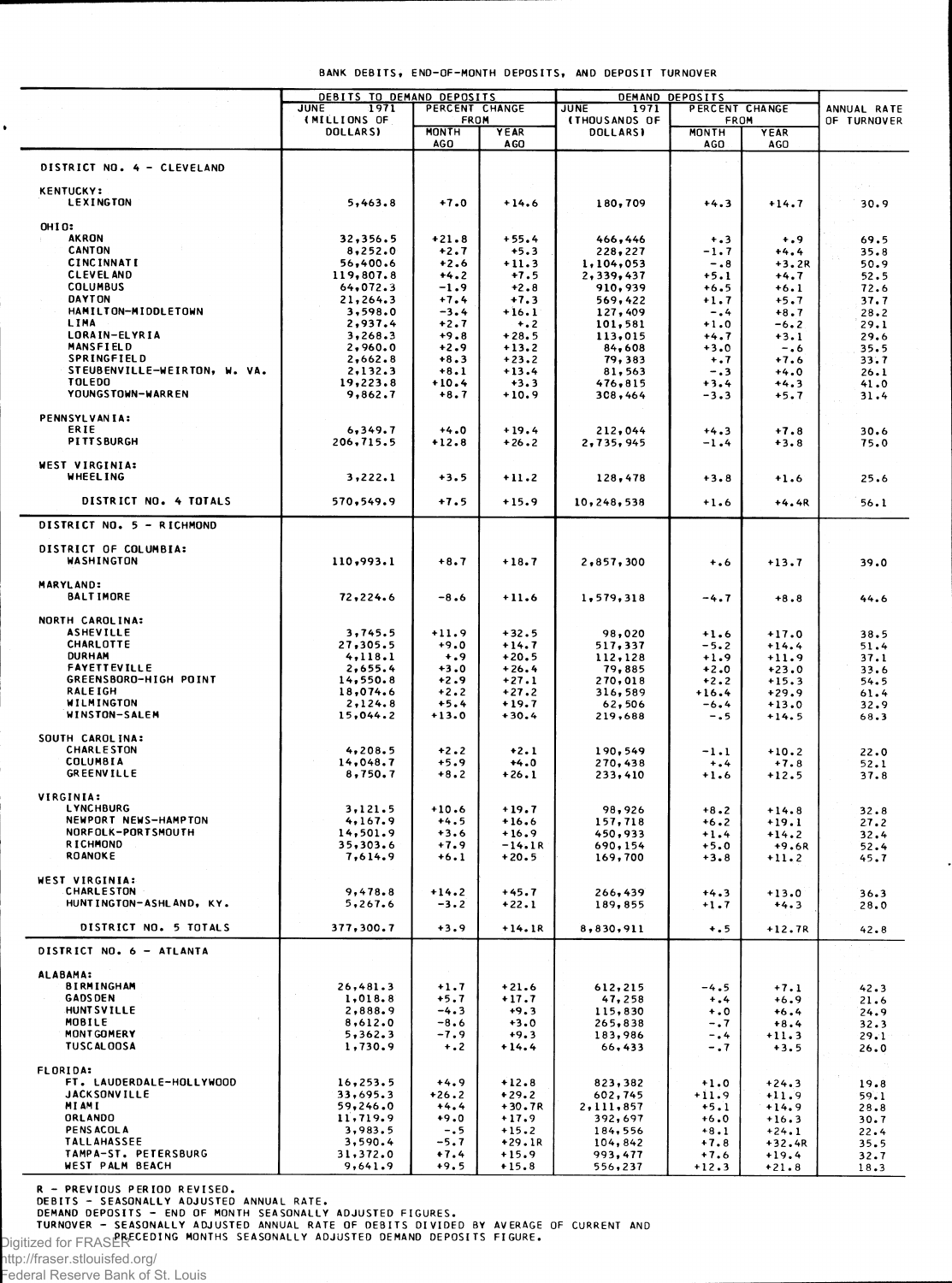## **BANK DEBITS , END-OF-MONT H DEPOSITS , A ND DEPOSI T TURNOVE R**

 $\bullet$ 

|                                                | DEBITS TO DEMAND DEPOSITS    |                      | DEMAND DEPOSITS     |                                  |                  |                    |              |
|------------------------------------------------|------------------------------|----------------------|---------------------|----------------------------------|------------------|--------------------|--------------|
|                                                | JUNE<br>1971<br>(MILLIONS OF | PERCENT CHANGE       |                     | <b>JUNE</b><br>1971              | PERCENT CHANGE   |                    | ANNUAL RATE  |
|                                                | <b>DOLLARSI</b>              | FROM<br><b>MONTH</b> | YEAR                | <b>(THOUSANDS OF</b><br>DOLLARS) | FROM<br>MONTH    | YEAR               | OF TURNOVER  |
|                                                |                              | <b>AGO</b>           | AGO                 |                                  | <b>AGO</b>       | AGO                |              |
| DISTRICT NO. 6 - CONTINUED                     |                              |                      |                     |                                  |                  |                    |              |
|                                                |                              |                      |                     |                                  |                  |                    |              |
| <b>GEORGIA:</b>                                |                              |                      |                     |                                  |                  |                    |              |
| <b>AL BANY</b>                                 | 1,745.1                      | $+5.9$               | $+4.8$              | 65,186                           | $-9.6$           | $-6.5$             | 25.4         |
| <b>ATLANTA</b><br><b>AUGUSTA</b>               | 115,109.2                    | $+7.5$               | $+22.8R$            | 1,887,842                        | $+9.0$           | $+4.5R$            | 63.6         |
| <b>COLUMBUS</b>                                | 4,537.2                      | $+5.2$               | $+27.7$             | 146,652                          | $+1.5$           | $+16.8$            | 31.2         |
| <b>MACON</b>                                   | 4,042.1<br>4,537.6           | $-4.5$               | $+14.5$             | 127,461                          | $-3.8$           | $+10.5$            | 31.1         |
| <b>SAVANNAH</b>                                | 4,753.0                      | $+1.5$<br>$+12.1$    | $+12.1$<br>$+26.8$  | 145, 167<br>127,639              | $-1.2$<br>$-4.8$ | $+9.1$             | 31.1         |
|                                                |                              |                      |                     |                                  |                  | $+9.3$             | 36.3         |
| LOUSIANA:                                      |                              |                      |                     |                                  |                  |                    |              |
| <b>BATON ROUGE</b>                             | 12,276.2                     | $+6.4$               | $+25.5R$            | 354,676                          | $+3.2$           | $+18.4$            | 35.2         |
| <b>LAFAYETTE</b>                               | 2,216.4                      | -3.5                 | $+9.5$              | 106,483                          | $+8.0$           | $+13.9$            | 21.6         |
| LAKE CHARLES<br><b>NEW ORLEANS</b>             | 2,190.1                      | $+$ .4               | $+4.3$              | 113,291                          | $+8.8$           | $+4.8$             | 20.1         |
|                                                | 36,733.7                     | $-0.5$               | $+16.6$             | 1,078,890                        | $+6.2$           | $+7.6$             | 35.1         |
| <b>MISSISSIPPI:</b>                            |                              |                      |                     |                                  |                  |                    |              |
| <b>JACKSON</b>                                 | 12,474.6                     | $-0.8$               | $+14.7$             | 381,083                          | $-0.2$           | $+4.1$             | 32.7         |
|                                                |                              |                      |                     |                                  |                  |                    |              |
| <b>TENNESSEE:</b><br><b>CHATTANOOGA</b>        |                              |                      |                     |                                  |                  |                    |              |
| <b>KNOXVILLE</b>                               | 11,971.2<br>8,580.5          | $-0.5$               | $+13.1$             | 272,129                          | $-0.9$           | $+11.9$            | 43.8         |
| NASHVILLE                                      | 28,580.4                     | $+13.2$<br>$+10.1$   | $+20.0$<br>$+9.9$   | 276,458                          | $+8.4$           | $+15.3$            | 32.3         |
|                                                |                              |                      |                     | 572,459                          | $-0.8$           | $+7.7$             | 49.7         |
| DISTRICT NO. 6 TOTALS                          | 465,343.9                    | $+5.9$               | $+20.0R$            | 12,716,769                       | $+4.6$           | $+12.1R$           | 37.4         |
| DISTRICT NO. 7 - CHICAGO                       |                              |                      |                     |                                  |                  |                    |              |
| ILLINOIS:                                      |                              |                      |                     |                                  |                  |                    |              |
| BLOOMINGTON-NORMAL                             | 3,506.0                      | $-3.9$               | $+9.5$              | 112,014                          | $+3.5$           | $+5.9$             | 31.8         |
| CHAMPAIGN-URBANA                               | 3,083.6                      | $+9.2$               | $+15.3$             | 135,290                          | $+2.9$           | $+5.5$             | 23.1         |
| CHICAGO                                        | 899,126.4                    | $+4.3$               | $+9.1$              | 9,787,752                        | $+2.5$           | $+5.4$             | 93.0         |
| DAVENPORT-ROCK ISLAND-MOLINE<br><b>DECATUR</b> | 8,512.2                      | $-0.3$               | $+2.5$              | 278,512                          | $-1$             | $+4.8$             | 30.5         |
| PEORIA                                         | 3,457.0                      | $+11.0$              | $-2.3$              | 115,571                          | $+7.2$           | $+8.1$             | 30.2         |
| ROCK FORD                                      | 8,771.7<br>5,814.4           | $+9.9$<br>$+10.5$    | $+6.4$              | 265,723                          | $-0.9$           | $+3.8$             | 32.9         |
| SPRINGFIELD                                    | 5,328.9                      | $+23.7$              | $+9.3$<br>$+25.0$   | 211,006<br>200, 298              | $+$ .2<br>$+3.7$ | $+2.1$<br>$+12.0$  | 27.6<br>27.1 |
|                                                |                              |                      |                     |                                  |                  |                    |              |
| INDIANA:<br>FORT WAYNE                         | 10,406.2                     | $+9.2$               | $+15.1$             |                                  |                  |                    |              |
| GARY-HAMMOND-EAST CHICAGO                      | 10,661.5                     | $+2.3$               | $+17.7$             | 270,173<br>379,069               | $+2.6$<br>$+2.0$ | $+4.2$             | 39.0         |
| <b>INDIANAPOLIS</b>                            | 57,278.5                     | $+11.6$              | $+38.5$             | 1,058,455                        | $+2.2$           | $+12.2$<br>$-10.2$ | 28.4<br>54.7 |
| LAFAYETTE-WEST LAFAYETTE                       | 3, 246.5                     | $-7.1$               | $+9.1$              | 103,561                          | $+9.8$           | $+2.3$             | 32.8         |
| <b>MUNCIE</b>                                  | 2,643.5                      | $-9.0$               | $+7.6$              | 86,765                           | $+3.0$           | $+5.3$             | 30.9         |
| SOUTH BEND                                     | 6,727.1                      | $+9.0$               | $+10.7$             | 222,080                          | $+6.5$           | $+0$               | 31.2         |
| TERRE HAUTE                                    | 2,934.7                      | +4.7                 | $+18.7$             | 134,726                          | $+2.8$           | $+2.7$             | 22.1         |
| IOWA:                                          |                              |                      |                     |                                  |                  |                    |              |
| CEDAR RAPIDS                                   | 4,614.7                      | $+8.1$               | $+15.8$             | 133,411                          | $+1.4$           | $+1.0$             | 34.8         |
| DES MOINES                                     | 27,675.7                     | $+5.5$               | $+24.5$             | 394,830                          | $+1.9$           | $+15.1$            | 70.7         |
| DU BU QUE                                      | 2,056.3                      | $+10.4$              | $+9.2$              | 67,676                           | $+1.4$           | $+3.0$             | 30.6         |
| SIOUX CITY                                     | 4,335.7                      | $+13.8$              | $+10.1$             | 114,441                          | $+4.4$           | $+5.3$             | 38.7         |
| <b>WATERLOO</b>                                | 2,756.9                      | $+7.5$               | $+11.3$             | 85,587                           | $+3.6$           | $+5.0$             | 32.8         |
| MICHIGAN:                                      |                              |                      |                     |                                  |                  |                    |              |
| ANN ARBOR                                      | 4,172.6                      | $+3.8$               | $+10.5$             | 160,556                          | $+2.1$           | $+7.7$             | 26.3         |
| <b>BAY CITY</b>                                | 1,929.5                      | $+12.1$              | $+25.8$             | 61,889                           | $\ddotsc$        | $+9.3$             | 31.2         |
| DETROIT                                        | 321,504.1                    | $+19.8$              | $+18.2$             | 3,659,140                        | $+ .9$           | $+5.7$             | 88.3         |
| <b>FLINT</b>                                   | 7,467.1                      | $+2.5$               | $+5.0$              | 226,620                          | $+1.1$           | $+8.8$             | 33.1         |
| GRAND RAPIDS                                   | 16,545.6                     | $+0.9$               | $+10.1$             | 399,318                          | $+2.0$           | $+8.7$             | 41.8         |
| <b>JACK SON</b><br>KAL AMAZOO                  | 3,158.4                      | $+16.2$              | $+16.4R$            | 102,250                          | $+7.6$           | $+8.5R$            | 32.0         |
| <b>LANSING</b>                                 | 5,229.4<br>6, 718.1          | $+7.6$<br>$-0.9$     | $+12.3$<br>$+15.7R$ | 156,273                          | $+6.5$           | $+4.2$             | 34.5         |
| MUSKEGON-MUSKEGON HEIGHTS                      | 2,342.5                      | $+13.3$              | $+13.7$             | 221,702<br>73,836                | $+1.2$<br>$+0.6$ | $+5.8R$            | 30.5         |
| SAGINAW                                        | 5,446.1                      | $+8.7$               | $+13.5$             | 132,877                          | $+1.1$           | $+3.2$<br>$+8.5$   | 31.8<br>41.2 |
| WISCONSIN:                                     |                              |                      |                     |                                  |                  |                    |              |
| <b>GREEN BAY</b>                               | 3,459.3                      | $+3.6$               | $+11.4$             | 101,570                          | $+2.4$           | $+9.4$             | 34.5         |
| <b>KENOSHA</b>                                 | 1.422.0                      | $+2.8$               | $+7.6$              | 51,846                           | $+6.8$           | $+6.0$             | 28.3         |
| MADISON                                        | 8,731.8                      | $+ 1.4$              | $+12.2$             | 239,579                          | $+0.6$           | $+7.5$             | 36.6         |
| MILWAUKEE                                      | 80,985.7                     | $+6.1$               | $+10.6R$            | 1,316,709                        | $+5.6$           | $+5.4$             | 63.2         |
| <b>RACINE</b>                                  | 3,266.8                      | $+11.6$              | $+9.2$              | 102,708                          | $+3.6$           | $+1.5$             | 32.4         |
| DISTRICT NO. 7 TOTALS                          | 1.545.316.4                  | $+1.7$               | $+12.4R$            | 21,163,813                       | $+2.3$           | $+4.8R$            | 73.9         |

R - PREVIOUS PERIOD REVISED.<br>DEBITS - SEASONALLY ADJUSTED ANNUAL RATE.<br>DEMAND DEPOSITS - END OF MONTH SEASONALLY ADJUSTED FIGURES.<br>TURNOVER - SEASONALLY ADJUSTED ANNUAL RATE OF DEBITS DIVIDED BY AVERAGE OF CURRENT AND<br>PREC

.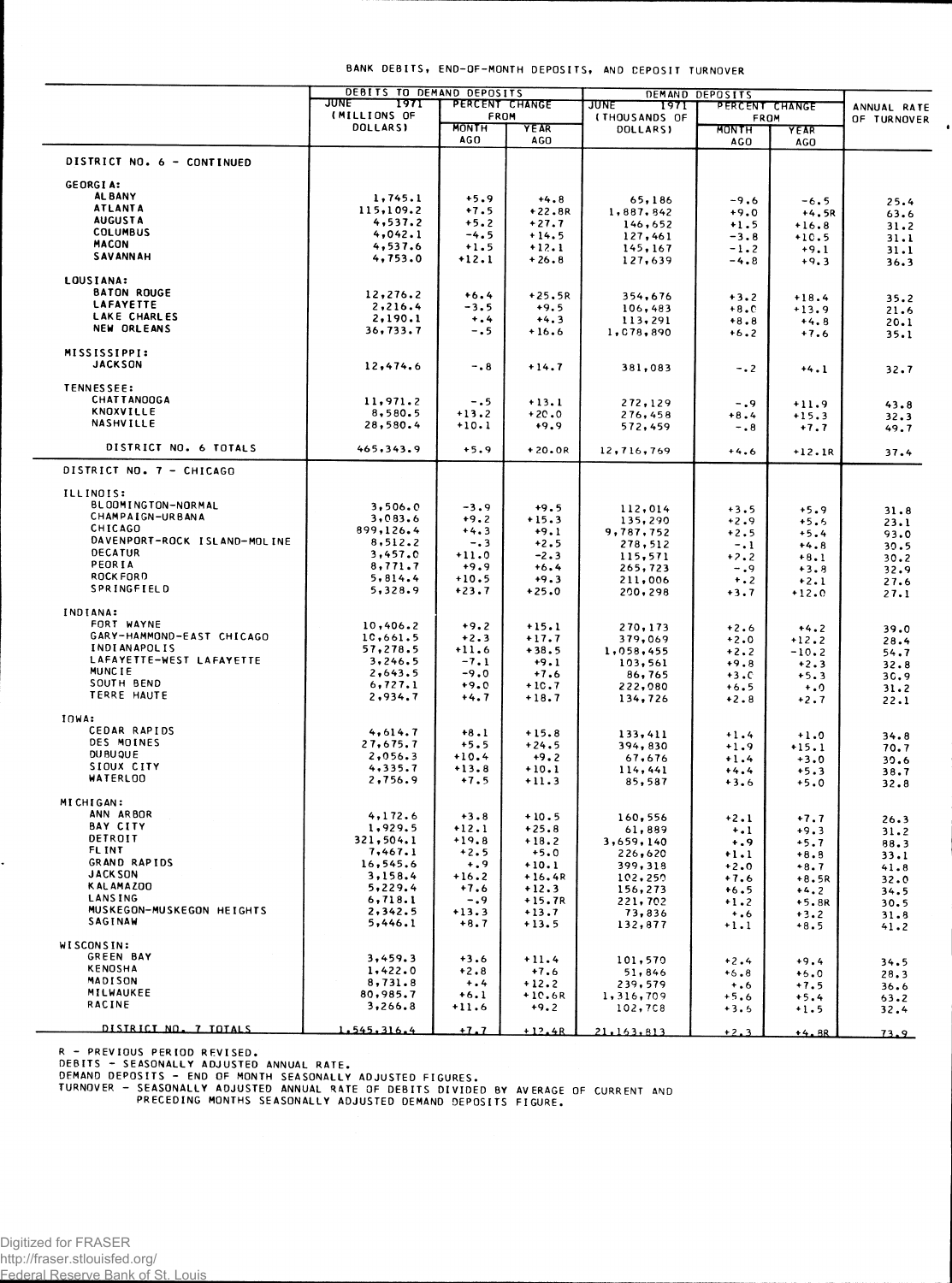|  | BANK DEBITS, END-OF-MONTH DEPOSITS, AND DEPOSIT TURNOVER |  |  |
|--|----------------------------------------------------------|--|--|

|                                                                                                                                          | <b>DEBITS TO DEMAND DEPOSITS</b>                              |                                                             |                                                               | DEMAND DEPOSITS<br>PERCENT CHANGE                          |                                                           |                                                             |                                              |
|------------------------------------------------------------------------------------------------------------------------------------------|---------------------------------------------------------------|-------------------------------------------------------------|---------------------------------------------------------------|------------------------------------------------------------|-----------------------------------------------------------|-------------------------------------------------------------|----------------------------------------------|
|                                                                                                                                          | <b>JUNE</b><br>1971<br>(MILLIONS OF                           | PERCENT CHANGE<br>FROM                                      |                                                               | 1971<br><b>JUNE</b><br><b>(THOUSANDS OF</b>                | FROM                                                      |                                                             | ANNUAL RATE<br><b>OF TURNOVER</b>            |
|                                                                                                                                          | <b>DOLLARSI</b>                                               | <b>MONTH</b><br>AGO                                         | <b>YEAR</b><br><b>AGO</b>                                     | <b>DOLLARSI</b>                                            | <b>MONTH</b><br><b>AGO</b>                                | YEAR<br>AGO                                                 |                                              |
| DISTRICT NO. 8 - ST. LOUIS                                                                                                               |                                                               |                                                             |                                                               |                                                            |                                                           |                                                             |                                              |
| <b>ARKANSAS:</b><br>EL DORADO*<br>FORT SMITH<br><b>HEL ENA*</b><br>LITTLE ROCK-NORTH LITTLE ROCK<br><b>PINE BLUFF</b><br>TEXARKANA, TEX. | 1,118.7<br>3,243.0<br>321.5<br>11,642.2<br>1,895.9<br>1,658.3 | $+15.0$<br>$+12.4$<br>$-3.8$<br>$+7.4$<br>$+16.6$<br>$+4.0$ | $+10.7$<br>$+20.6$<br>$+20.2$<br>$+25.0$<br>$+15.5$<br>$+6.3$ | 45,148<br>124,973<br>13,646<br>301,981<br>58,320<br>74,826 | $+1.6$<br>$-2.6$<br>$-4.0$<br>$-1.0$<br>$-11.1$<br>$-2.7$ | $+16.6$<br>$+11.9$<br>$-2.4$<br>$+10.9$<br>$-1.2$<br>$+4.9$ | 25.0<br>25.6<br>23.1<br>38.4<br>30.6<br>21.9 |
| <b>ILLINOIS:</b><br>QUINCY*                                                                                                              | 1,296.0                                                       | $-0.8$                                                      | $+11.1$                                                       | 55,403                                                     | $+3.5$                                                    | +6.7                                                        | 23.8                                         |
| INDIANA:<br><b>EVANSVILLE</b>                                                                                                            | 6,005.2                                                       | $+2.8$                                                      | $+17.8$                                                       | 201,870                                                    | $-8.1$                                                    | $-2.4$                                                      | 28.5                                         |
| <b>KENTUCKY:</b><br><b>LOUISVILLE</b><br>OWENSBORO*<br>PADUCAH*                                                                          | 33,110.3<br>1, 523.8<br>1,097.7                               | $+2.7$<br>$+10.8$<br>$+9.8$                                 | $+16.5$<br>$+25.2$<br>-.4                                     | 749,801<br>61,449<br>52,049                                | $-2.6$<br>$+1.9$<br>$+7.7$                                | $+5.7$<br>$+7.7$<br>$+20.1$                                 | 43.6<br>25.0<br>21.9                         |
| MISSISSIPPI:<br><b>GREENVILLE*</b>                                                                                                       | 934.6                                                         | $+3.4$                                                      | $+6.4$                                                        | 41,186                                                     | $+3.3$                                                    | $+14.0$                                                     | 23.1                                         |
| MISSOURI:<br>CAPE GIRARDEAU*<br><b>HANNIBAL*</b><br>ST. LOUIS<br>SEDALIA*<br>SPRINGFIELD                                                 | 798.8<br>290.0<br>158,322.6<br>631.6<br>5,412.3               | $+8.7$<br>$-2.2$<br>$+8.1$<br>$+4.9$<br>$+6.6$              | $+17.6$<br>$+12.6$<br>$+15.0$<br>$-0.4$<br>$+37.2$            | 31,528<br>17,728<br>2,254,619<br>29,046<br>136,062         | $-0.6$<br>$+4.8$<br>$-1.0$<br>$+3.3$<br>$+4.0$            | $+8.7$<br>$+12.2$<br>$+2.8$<br>$+3.3$<br>$+16.3$            | 25.3<br>16.7<br>69.9<br>22.1<br>40.6         |
| <b>TENNESSEE:</b><br>JACKSON*<br><b>MEMPHIS</b>                                                                                          | 1,159.5<br>37,018.0                                           | $+9.1$<br>$+4.4$                                            | $+23.9$<br>$+18.1$                                            | 46,063<br>700,912                                          | $-3.9$<br>$+5.6$                                          | $+9.0$<br>$+19.2$                                           | 24.7<br>54.2                                 |
| DISTRICT NO. 8 TOTALS                                                                                                                    | 267,479.7                                                     | $+6.8$                                                      | $+16.4$                                                       | 4,996,610                                                  | $-0.5$                                                    | $+6.6$                                                      | 53.4                                         |
| DISTRICT NO. 9 - MINNEAPOLIS                                                                                                             |                                                               |                                                             |                                                               |                                                            |                                                           |                                                             |                                              |
| <b>MINNESOTA:</b><br>DULUTH-SUPERIOR, WISC.<br>MINNEAPOLIS-ST. PAUL                                                                      | 4,247.3<br>161,392.9                                          | $-1.8$<br>$+0.6$                                            | $+9.8$<br>$+10.3$                                             | 166,850<br>1,920,050                                       | $+9.2$<br>$+3.6$                                          | $-6.2$<br>$+8.3$                                            | 26.6<br>85.5                                 |
| MONTANA:<br><b>BILLINGS</b><br>GREAT FALLS                                                                                               | 2,651.5<br>2, 562.8                                           | $+10.1$<br>$+15.3$                                          | $+31.4$<br>$+11.7$                                            | 95,995<br>69,159                                           | $+ 0.8$<br>$+1.6$                                         | $+26.3$<br>$+8.9$                                           | 27.7<br>37.3                                 |
| NORTH DAKOTA:<br>FARGO-MOORHEAD, MINN.                                                                                                   | 3,446.6                                                       | $+11.7$                                                     | $+22.7$                                                       | 110,219                                                    | $+6.7$                                                    | $+7.0$                                                      | 32.3                                         |
| SOUTH DAKOTA:<br>SIOUX FALLS                                                                                                             | 3,186.5                                                       | $-9.6$                                                      | $+12.3$                                                       | 83,145                                                     | $-1.0$                                                    | -4.5                                                        | 38.1                                         |
| DISTRICT NO. 9 TOTALS                                                                                                                    | 177,487.5                                                     | $+ 0.9$                                                     | $+10.8$                                                       | 2,445,418                                                  | $+3.8$                                                    | $+7.2$                                                      | 73.9                                         |
| DISTRICT NO. 10 - KANSAS CITY                                                                                                            |                                                               |                                                             |                                                               |                                                            |                                                           |                                                             |                                              |
| COLORADO:<br>COLORADO SPRINGS<br><b>DENVER</b><br><b>PUEBLO</b>                                                                          | 5,362.0<br>62,286.0<br>1,892.0                                | $+2.4$<br>$+5.4$<br>$+3$                                    | $+34.4$<br>$+16.2$<br>$+6.1$                                  | 166,631<br>1,232,248<br>67,297                             | $+7.1$<br>$+4.9$<br>$-7.2$                                | $+19.8$<br>$+10.9$<br>$+9.8$                                | 33.3<br>51.7<br>27.1                         |
| <b>KANSAS:</b><br><b>TOPEKA</b><br>WICHITA                                                                                               | 9,263.0<br>11,980.0                                           | $-9.4$<br>$+5.6$                                            | $+29.8$<br>$+5.7$                                             | 177,572<br>366, 332                                        | $+6.6$<br>$+3.2$                                          | $+2.3$<br>$\dots$                                           | 53.8<br>33.2                                 |
| MISSOURI:<br>KANSAS CITY, KANSAS<br>ST. JOSEPH                                                                                           | 76,366.0<br>2,633.0                                           | $-1.1$<br>$+5.0$                                            | $+12.5$<br>$+3.8$                                             | 1,488,078<br>85,318                                        | $+2.7$<br>$+4.2$                                          | $+6.3$<br>$+2.1$                                            | 52.0<br>31.5                                 |
| <b>NEBRASKA:</b><br><b>LINCOLN</b><br>OMAHA, IOWA                                                                                        | 7,635.0<br>25,551.0                                           | $+10.3$<br>$+6.6$                                           | $+36.2$<br>$+3.0$                                             | 170,495<br>540,098                                         | $+3.2$<br>$+2.7$                                          | $+9.6$<br>$+ . 5$                                           | 45.5<br>47.9                                 |
| NEW MEXICO:<br>AL BUQUERQUE                                                                                                              | 18,221.0                                                      | $+5.2$                                                      | $+86.1$                                                       | 291,113                                                    | $+13.5$                                                   | $+19.3$                                                     | 66.6                                         |
| <b>OKLAHOMA:</b><br><b>LAWTON</b><br>OKLAHOMA CITY<br><b>TULSA</b>                                                                       | 1,183.0<br>27,180.0<br>26,216.0                               | $+2.4$<br>$+2.1$<br>$+10.1$                                 | $+15.2$<br>$+9.8$<br>$+13.0$                                  | 59,728<br>690,211<br>620,303                               | $+9.7$<br>$+7.2$<br>$+6.6$                                | $+21.6$<br>$+6.6$<br>$-0.5$                                 | 20.7<br>40.8<br>43.6                         |
| DISTRICT NO. 10 TOTALS                                                                                                                   | 275,768.0                                                     | $+3.1$                                                      | $+16.1$                                                       | 5,955,424                                                  | $+4.8$                                                    | $+6.5$                                                      | 47.4                                         |

\* CITY ONLY (OR) NOT AN SMSA BUT REPORTED ON A COUNTY BASIS.<br>DEBITS - SEASONALLY ADJUSTED ANNUAL RATE.<br>DEMAND DEPOSITS - END OF MONTH SEASONALLY ADJUSTED FIGURES.<br>TURNOVER - SEASONALLY ADJUSTED ANNUAL RATE OF DEBITS DIVIDE

 $\ddot{\phantom{0}}$ 

 $\overline{\phantom{a}}$